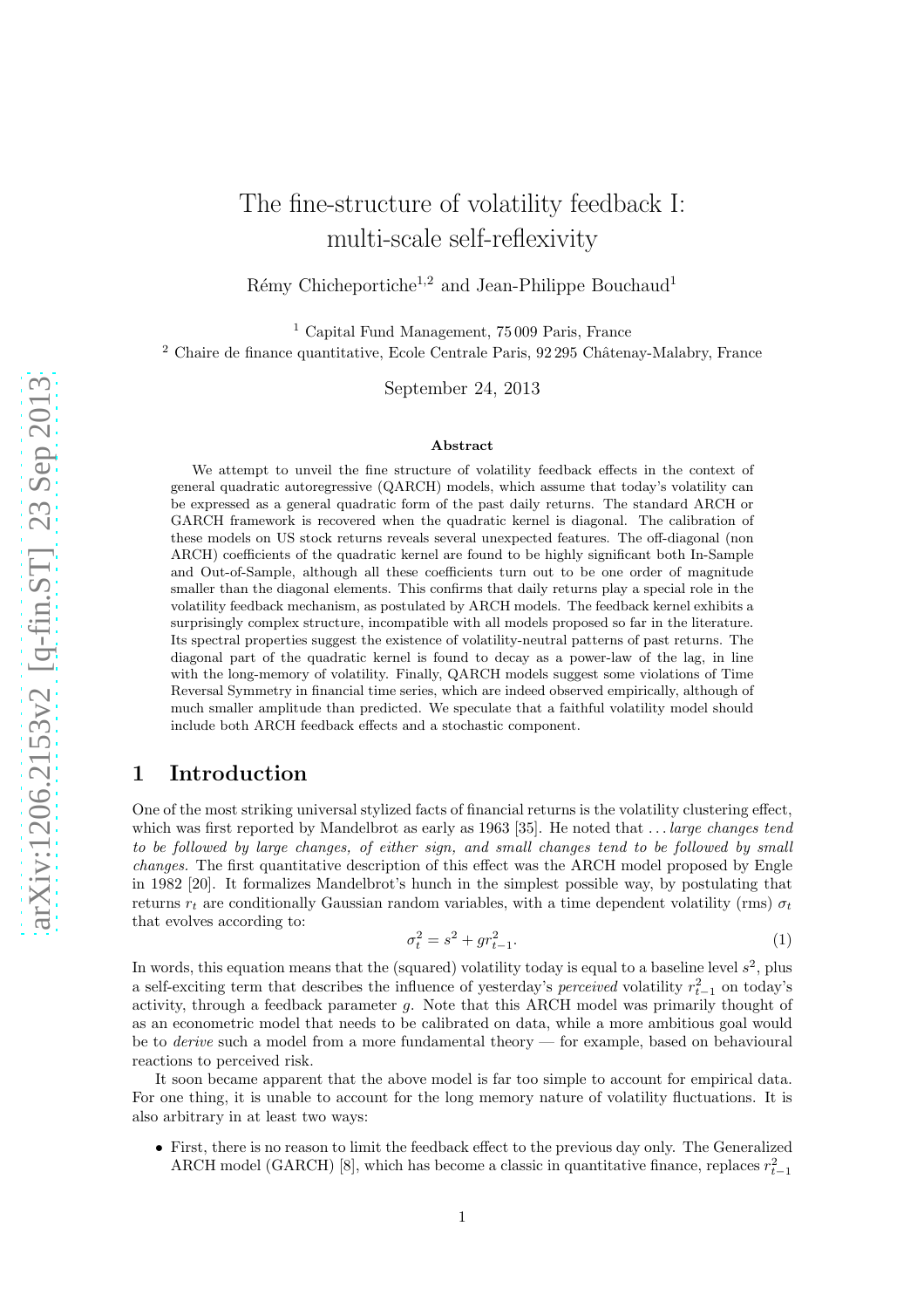by an exponential moving average of past squared returns. Obviously, one can further replace the exponential moving average by any weighting kernel  $k(\tau) \geq 0$ , leading to a large family of models such as:

$$
\sigma_t^2 = s^2 + \sum_{\tau=1}^{\infty} k(\tau) r_{t-\tau}^2,
$$
\n(2)

which includes all ARCH and GARCH models. For example,  $ARCH(q)$  corresponds to a kernel  $k(\tau)$  that is strictly zero beyond  $\tau = q$ . A slowly (power-law) decaying kernel  $k(\tau)$  is indeed able to account for the long memory of volatility — this corresponds to the so-called FIGARCH model (for Fractionally Integrated GARCH) [9].

• Second, there is no a priori reason to single out the day as the only time scale to define the returns: in principle, returns over different time scales could also feedback on the volatility today [37, 10, 34]. For extended time scales longer than the day, this leads to another natural extension of the GARCH model as:

$$
\sigma_t^2 = s^2 + \sum_{\ell} \sum_{\tau=1}^{\infty} g_{\ell}(\tau) R_{t-\tau}^{(\ell)2},
$$
\n(3)

where  $R_t^{(\ell)}$  is the cumulative,  $\ell$  day return between  $t-\ell$  and t. The first model in that category is the HARCH model of the Olsen group [37], where the first "H" stands for Heterogeneous. The authors had in mind that different traders are sensitive to and react to returns on different time scales. Although this behavioural interpretation was clearly expressed, there has been no real attempt<sup>1</sup> to formalize such an intuition beyond the hand-waving arguments given in [10]. As of the subdaily scales, we study in a companion paper [7] the respective feedbacks of overnight and day returns onto both overnight and day volatilities.

The common point to the zoo of generalizations of the initial ARCH model is that the current level of volatility  $\sigma_t^2$  is expressed as a quadratic form of past realized returns. The most general model of this kind, called QARCH (for Quadratic ARCH), is due to Sentana [43], and reads:

$$
\sigma_t^2 = s^2 + \sum_{\tau=1}^{\infty} L(\tau) r_{t-\tau} + \sum_{\tau,\tau'=1}^{\infty} K(\tau,\tau') r_{t-\tau} r_{t-\tau'},
$$
\n(4)

where  $L(\tau)$  and  $K(\tau, \tau') = K(\tau', \tau)$  are some kernels that should satisfy technical conditions for  $\sigma_t^2$  to be always positive (see below and [43]). The QARCH can be seen as a general discrete-time model for the dependence of  $\sigma_t^2$  on all past returns  $\{r_{t'}\}_{t', truncated to second order. The linear$ contribution, which involves  $L(\tau)$ , captures a possible dependence of the volatility on the sign of the past returns. For example, negative past returns tend to induce larger volatility in the future this is the well-known leverage effect  $[6, 14, 4]$ , see also  $[41]$  and references therein.<sup>2</sup> The quadratic contribution, on the other hand, contains through the matrix  $K(\tau, \tau')$  all ARCH models studied in the literature. For example,  $\text{ARCH}(q)$ ,  $\text{GARCH}$  and FIGARCH models all correspond to a purely diagonal kernel,  $K(\tau, \tau') = k(\tau) \delta_{\tau, \tau'}$ , where  $\delta_{\tau, \tau'}$  is Kronecker's delta.

In view of the importance of ARCH modelling in finance, it is somewhat surprising that the general framework provided by QARCH has not been fully explored. Only versions with very short memories, corresponding to at most  $2 \times 2$  matrices for K, seem to have been considered in the literature. In fact, Sentana's contribution is usually considered to be the introduction of the linear contribution in the GARCH framework, rather than unveiling the versatility of the quadratic structure of the model. The aim of the present paper is to explore in detail the QARCH framework, both from a theoretical and empirical point of view. Of particular interest is the empirical determination of the structure of the feedback kernel  $K(\tau, \tau')$  for the daily returns of stocks, which we compare with several proposals in the literature, including the multiscale model of [10] and the trend-induced volatility model of [53]. Quite surprisingly, we find that while the

<sup>1</sup>See however the very recent stochastic volatility model with heterogeneous time scales of [19].

<sup>2</sup> (G)QARCH and alternative names such as Asymmetric (G)ARCH, Nonlinear (G)ARCH, Augmented ARCH, etc. often refer to this additional leverage (asymmetry) contribution, whereas the important innovation of QARCH is in fact the possibility of off-diagonal terms in the kernel  $K$ .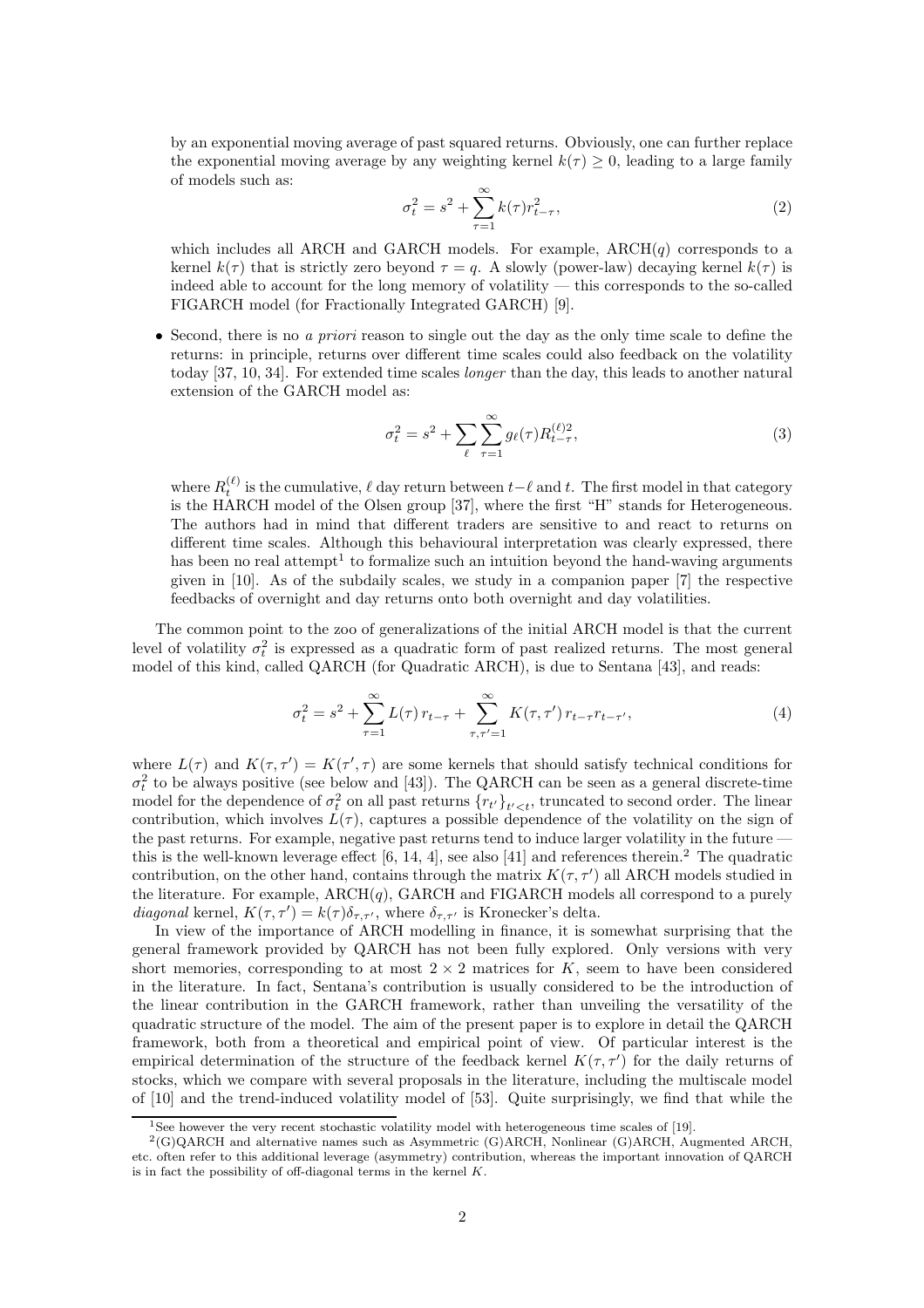off-diagonal elements of  $K(\tau, \tau')$  are significant, they are at least an order of magnitude smaller than the diagonal elements  $k(\tau) := K(\tau, \tau)$ . The latter are found to decay very slowly with  $\tau$ , in agreement with previous discussions. Therefore, in a first approximation, the dominant feedback effect comes from the amplitude of *daily returns* only, with minor corrections coming from returns computed on large time spans, at variance with the assumption of the model put forward in [10]. We believe that this finding is unexpected and far from trivial. It is a strong constraint on any attempt to justify the ARCH feedback mechanism from a more fundamental point of view. On the other hand, important corrections to the pure (daily close-to-close) GARCH structure are also found to stem from the interplay of past open-to-close and close-to-open returns, as well as their distinct feedback in the future volatility [7].

In parallel with ARCH modelling, stochastic volatility models represent another strand of the literature that has vigorously grown in the last twenty years. Here again, a whole slew of models has emerged [28], with the Heston model [29] and the SABR model [25] as the best known examples. These models assume that the volatility itself is a random process, governed either by a stochastic differential equation (in time) or an explicit cascade construction in the case of more recent multifractal models [38, 15, 33] (again initiated by Mandelbrot as early as 1974! [36]). There is however a fundamental difference between most of these stochastic volatility models and the ARCH framework: while the former are *time-reversal invariant* (TRI), the latter is explicitly backward looking. This, as we shall discuss below, implies that certain correlation functions are not TRI within QARCH models, but are TRI within stochastic volatility models. This leads to an empirically testable prediction; we report below that TRI is indeed violated in stock markets, as also documented in [52].

The outline of this paper is as follows. We first review in Section 2 some general analytical properties of QARCH models, in particular about the existence of low moments of the volatility. We then introduce in Section 3 several different sub-families of QARCH, that we try to motivate intuitively. The consideration of these sub-families follows from the necessity of reducing the dimensionality of the problem, but also from the hope of finding simple regularities that would suggest a plausible interpretation (behavioural or else) of the model, beyond merely best fit criteria. In Section 4, we attempt to calibrate "large" QARCH models on individual stock returns, first without trying to impose any a priori structure on the kernel  $K(\tau, \tau')$ , and then specializing to the various sub-families mentioned above. We isolate in Section 5 the discussion on the issue of TRI for stock returns, both from a theoretical/modeling and an empirical point of view. We give our conclusions in Section 6, and relegate to appendices more technical issues, and the calibration of the model on the returns of the stock index.

### 2 General properties of QARCH models

Some general properties of QARCH models are discussed in Sentana's seminal paper [43]. We review them here and derive some new results. The QARCH model for the return at time t,  $r_t$ , is such that:

$$
\ln p_t - \ln p_{t-1} = r_t = \sigma_t \xi_t,\tag{5}
$$

where  $p_t$  is the price at time t,  $\sigma_t$  is given by the QARCH specification, Eq. (4) above, while the  $\xi$ 's are IID random variables, of zero mean and variance equal to unity. While many papers take these ξ's to be Gaussian, it is preferable to be agnostic about their univariate distribution. In fact, several studies including our own (see below), suggest that the  $\xi$ 's themselves have fat-tails: asset returns are *not* conditionally Gaussian and "true jumps" do occur.<sup>3</sup>

In this section, we will focus on the following non-linear correlation functions (other correlations

<sup>3</sup>There seems to be a slowly growing consensus on this point (see e.g. [1]): Gaussian processes with stochastic volatility cannot alone account for the discontinuities observed in market prices.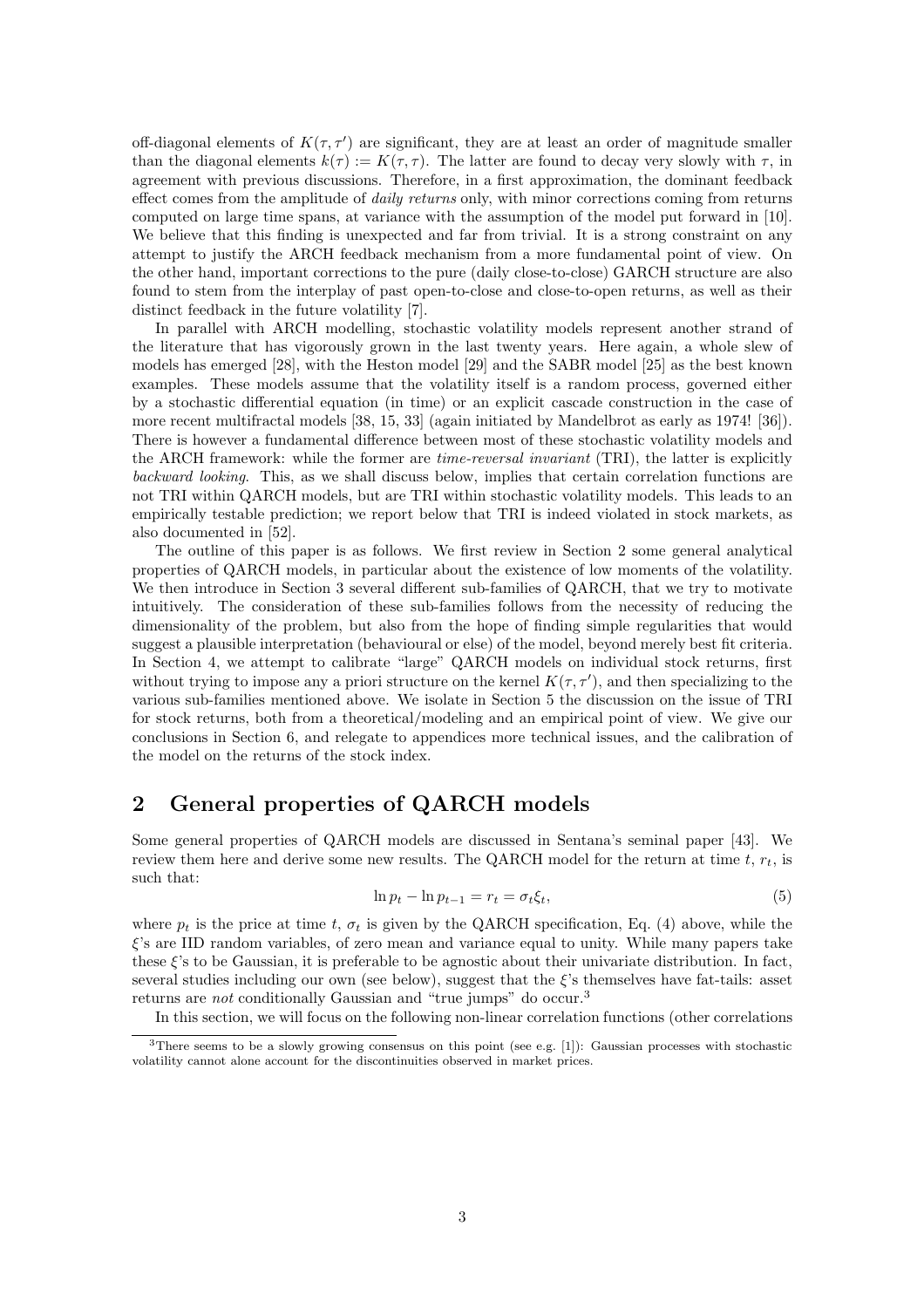will be considered in Appendix C.2, when we turn to empirical studies):

$$
\mathcal{C}^{(2)}(\tau) \equiv \langle \left( r_t^2 - \langle r_{t'}^2 \rangle_{t'} \right) r_{t-\tau}^2 \rangle_t \tag{6a}
$$

$$
\widetilde{\mathcal{C}}^{(2)}(\tau) \equiv \langle \left(\sigma_t^2 - \langle \sigma_{t'}^2 \rangle_{t'}\right) r_{t-\tau}^2 \rangle_t \tag{6b}
$$

$$
\mathcal{D}(\tau', \tau'') \equiv \langle \left( (r_t^2 - \langle r_{t'}^2 \rangle_{t'}) \, r_{t-\tau'} r_{t-\tau''} \rangle_t \right) \tag{6c}
$$

$$
\widetilde{\mathcal{D}}(\tau', \tau'') \equiv \langle \left( (\sigma_t^2 - \langle \sigma_{t'}^2 \rangle_{t'}) \, r_{t-\tau'} r_{t-\tau''} \rangle_t. \right) \tag{6d}
$$

Here and below, we assume stationarity and correspondingly  $\langle \ldots \rangle_t$  refers to a sliding average over t. The following properties are worth noticing: by definition,  $\mathcal{D}(\tau,\tau) \equiv \mathcal{C}^{(2)}(\tau)$  and  $\widetilde{\mathcal{D}}(\tau,\tau) \equiv$  $\widetilde{\mathcal{C}}^{(2)}(\tau)$ . Furthermore, whereas  $\mathcal{C}^{(2)}(\tau) = \mathcal{C}^{(2)}(-\tau)$  by construction, the same is not true in general for  $\tilde{C}^{(2)}(\tau)$ . However, using the QARCH causal construction and the independence of the  $\xi$ 's, one can easily convince oneself that when  $\tau > 0$ ,  $\tilde{\mathcal{C}}^{(2)}(\tau) \equiv \mathcal{C}^{(2)}(\tau)$ . Similarly, for  $\tau' > \tau'' > 0$ ,  $\mathcal{D}(\tau', \tau'') \equiv \mathcal{D}(\tau', \tau'')$ , while in general,  $\mathcal{D}(\tau', \tau'') \neq \mathcal{D}(-\tau', -\tau'') \equiv 0$ .

QARCH models only make sense if the expected volatility does not diverge to infinity. The criterion for stability is easy to establish if the  $\xi$ 's are IID and of zero mean, and reads:

$$
\text{Tr}\,K < 1.\tag{7}
$$

In this case, the volatility is a stationary process such that  $\langle \sigma^2 \rangle \equiv \mathbb{E}[\sigma^2] = s^2/(1 - \text{Tr} K)$ : the feedback-induced increase of the volatility only involves the diagonal elements of  $K$ . Note also that the leverage kernel  $L(\tau)$  does not appear in this equation. As an interesting example, we consider kernels with a power-law decaying diagonal:  $K(\tau, \tau) = g \tau^{-\alpha} \mathbb{1}_{\{\tau \leq q\}}$ . For a given  $\alpha$ , g must be smaller than a certain  $g_c(\alpha, q)$  for  $\langle \sigma^2 \rangle$  to be finite. Fig. 1 shows the critical frontier  $g_c(\alpha, q)$  for  $q = 1, 32, 256$  and  $q \to \infty$ . The critical frontier in the limit case  $q = \infty$  is given by  $q_c = 1/\zeta(\alpha)$ , where  $\zeta(\alpha)$  is Riemann's zeta function (solid red). Note in particular that the model is always unstable when  $\alpha < 1$ , i.e. when the memory of past realized volatility decays too slowly.<sup>4</sup> At the other extreme,  $q = 1$ , the constraint is well known to be  $q = k(1) \le 1$  (solid red).

Within a strict interpretation of the QARCH model, there are additional constraints on the kernels K and L that arise from the fact that  $\sigma_t^2$  should be positive for any realization of price returns. This imposes that a) all the eigenvalues of  $K$  should be non-negative, and b) that the following inequality holds:

$$
\sum_{\tau,\tau'=1}^{q} L(\tau)K^{-1}(\tau,\tau')L(\tau') \le 4s^2,
$$
\n(8)

where  $K^{-1}$  is the matrix inverse of K. However, these constraints might be too strong if one interprets the QARCH model as a generic expansion of  $\sigma_t^2$  in powers of past returns, truncated to second order [43]. It could well be that higher order terms are stabilizing and lead to a meaningful, stable model beyond the limits quoted here. Still, the empirically calibrated model will be found to satisfy the above inequality by quite a large margin.

The existence of higher moments of  $\sigma$  can also be analyzed, leading to more and more cumbersome algebra [27, 32, 48]. In view of its importance, we have studied in detail in Appendix A the conditions for the existence of the fourth moment of  $\sigma$ , which allows one to characterize the excess kurtosis  $\kappa$  of the returns, traditionally defined as:

$$
\kappa = \frac{\langle r^4 \rangle}{\langle r^2 \rangle^2} - 3 \equiv \frac{\langle \sigma^4 \rangle \langle \xi^4 \rangle}{\langle \sigma^2 \rangle^2} - 3. \tag{9}
$$

We show in particular that for a FIGARCH with  $K(\tau, \tau) = g\tau^{-\alpha}$  and  $L(\tau) = 0$ ,  $\langle \sigma^4 \rangle$  only diverges if  $\alpha < 1/2$ , but this is far in the forbidden region  $\alpha < 1$  where  $\langle \sigma^2 \rangle$  itself diverges, see Fig. 1. Therefore, a FIGARCH model with a long memory (i.e.  $\alpha < 1.376$ ) cannot lead to a large kurtosis of the returns, unless the  $\xi$  variables have themselves fat tails. We will come back to this important point below.

An important remark must be made at this stage: as we demonstrate in Appendix B, the ubiquitous empirical long-memory correlations of the volatility  $C^{(2)}(\tau) \propto \tau^{-\beta}$  with  $0 < \beta < 1$  can be reproduced by FIGARCH models with  $\alpha = (3 - \beta)/2 \in (1, 3/2)$ .

<sup>&</sup>lt;sup>4</sup>In the context of fractionally integrated processes  $I(d)$ , the condition  $\alpha \leq 1$  is equivalent to the 'difference parameter'  $d = \alpha - 1$  being positive.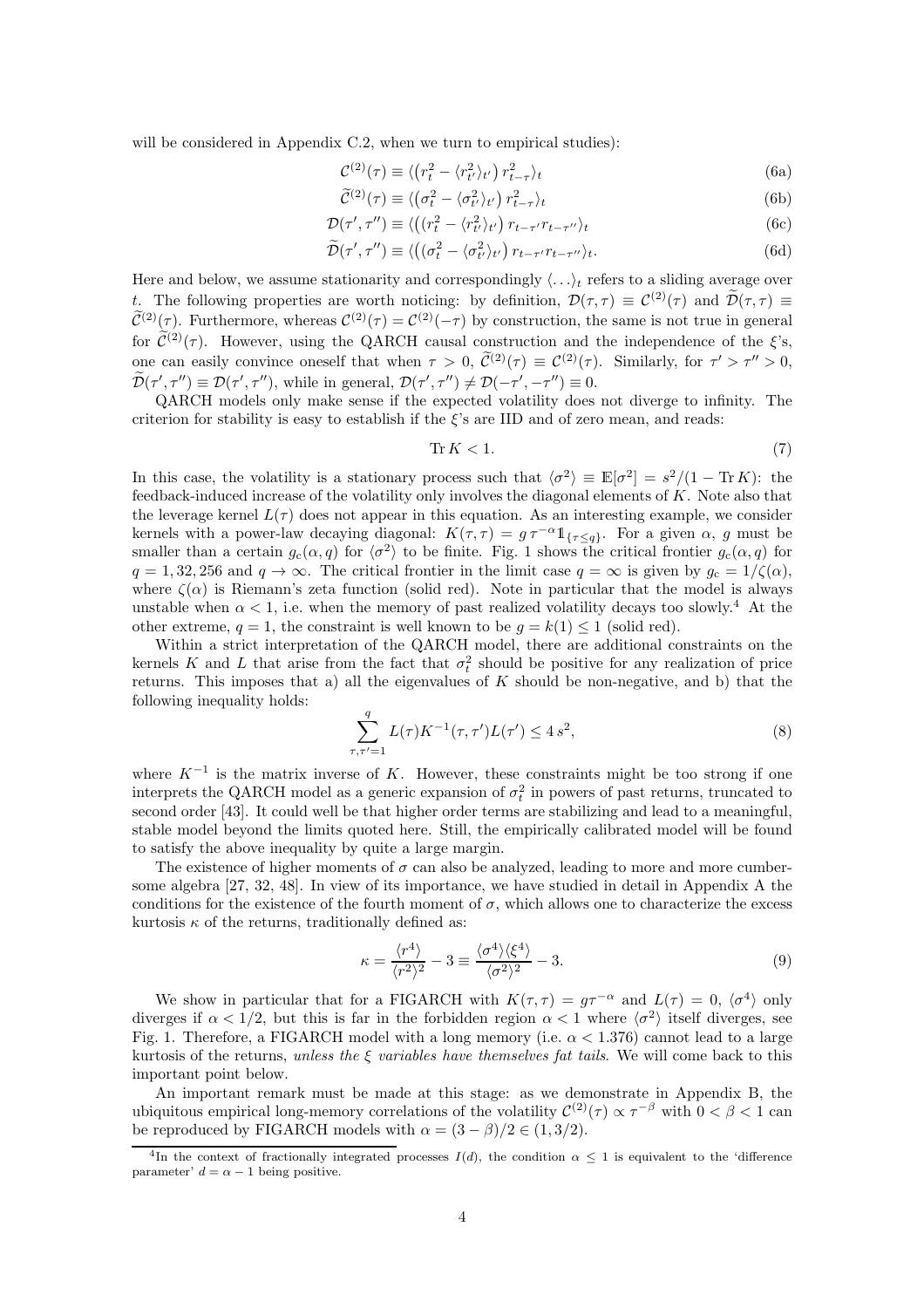

Figure 1: Allowed region in the  $\alpha, g$  space for  $K(\tau, \tau) = g \tau^{-\alpha} \mathbb{1}_{\{\tau \leq q\}}$  and  $L(\tau) = 0$ , according to the finiteness of  $\langle \sigma^2 \rangle$  and  $\langle \sigma^4 \rangle$ . Divergence of  $\langle \sigma^2 \rangle$  is depicted by 45° (red) hatching, while divergence of  $\langle \sigma^4 \rangle$  is depicted by  $-45^\circ$  (blue) hatching. In the wedge between the dashed blue and solid red lines,  $\langle \sigma^2 \rangle < \infty$  while  $\langle \sigma^4 \rangle$  diverges.

## 3 Some special families of QARCH models

As we alluded to in the introduction,  $\text{ARCH}(q)$  models posit that today's volatility is only sensitive to past daily returns. This assumption can be relaxed in several natural ways, each of which leading to a specific structure of the feedback kernel  $K$ . We will present these extensions in increasing order of complexity.

#### 3.1 Returns over different time scales

Let us define the  $\ell$ -day return between  $t - \ell$  and t as  $R_t^{(\ell)}$ , such that:

$$
R_t^{(\ell)} = \sum_{\tau=1}^{\ell} r_{t-\tau}; \qquad R_t^{(1)} = r_{t-1} = \ln p_{t-1} - \ln p_{t-2}, \tag{10}
$$

where  $p_t$  is the price at time t. The simplest extension of  $\text{ARCH}(q)$  is to allow all past 2-day returns to play a role as well, i.e.:

$$
\sigma_t^2 = s^2 + \sum_{\tau=0}^{q-1} g_1(\tau) [R_{t-\tau}^{(1)}]^2 + \sum_{\tau=0}^{q-2} g_2(\tau) [R_{t-\tau}^{(2)}]^2, \tag{11}
$$

where  $g_1(\tau)$  and  $g_2(\tau)$  are coefficients, all together  $2q-1$  of them. Upon identification with the QARCH kernel, one finds:

$$
K(\tau, \tau) = g_1(\tau - 1) + g_2(\tau - 1) + g_2(\tau - 2),
$$
  
\n
$$
K(\tau, \tau + 1) = g_2(\tau - 1)
$$
  
\n
$$
K(\tau, \tau + \ell) = 0 \text{ for } \ell \ge 2,
$$
\n(12)

with the convention that  $g_2(-1) = 0$ . The model can thus be re-interpreted in the following way: the square volatility is still a weighted sum of past *daily* squared returns, but there is an extra contribution that picks up the realized one-day covariance of returns. If  $g_2(\tau) \geq 0$ , the model means that the persistence of the same trend two days in a row leads to increased volatilities. A schematic representation of this model is given in Fig. 2(a).

One can naturally generalize again the above model to include 2-day,  $3$ -day,  $\ell$ -day returns, with more coefficients  $g_1(\tau), g_2(\tau), \ldots, g_\ell(\tau)$ , with a total of  $\ell(2q+1-\ell)/2$  parameters. Obviously, when  $\ell = q$ , all possible time scales are exhausted, and the number of free parameters is  $q(q + 1)/2$ , i.e. exactly the number of independent entries of the symmetric  $q \times q$  feedback kernel K.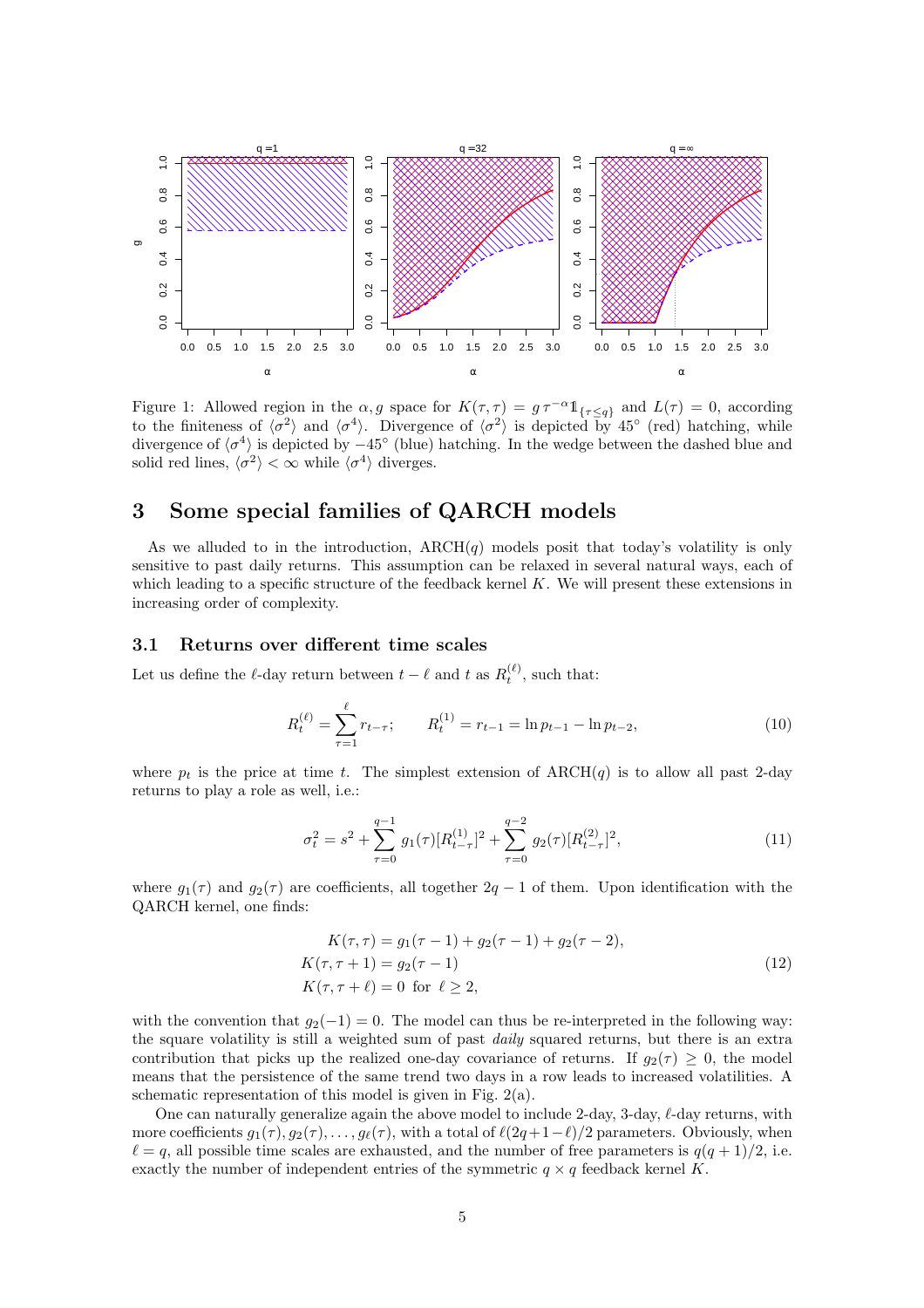

Figure 2: Some simple kernel structures. (a) Overlapping two-scales; (b) Borland-Bouchaud multiscale; (c) Zumbach; (d) Long-Trend.

#### 3.2 Multiscale, cumulative returns

Another model, proposed in [37, 10], is motivated by the idea that traders may be influenced not only by yesterday's return, but also by the change of price between today and 5-days ago (for weekly traders), or today and 20-days ago (for monthly traders), etc. In this case, the natural extension of the ARCH framework is to write:

$$
\sigma_t^2 = s^2 + \sum_{\ell=1}^q g_{\text{BB}}(\ell) [R_t^{(\ell)}]^2,\tag{13}
$$

where the index BB refers to the model put forward in [10]. The BB model requires a priori  $q$ different parameters. It is simple to see that in this case, the kernel matrix can be expressed as:

$$
K_{\text{BB}}(\tau', \tau'') = G[\max(\tau', \tau'')], \quad \text{with} \quad G[\tau] = \sum_{\ell=\tau}^{q} g_{\text{BB}}(\ell). \tag{14}
$$

The spectral properties of these matrices are investigated in detail in [16]. One can also consider a mixed model where both cumulative returns and daily returns play a role. This amounts to taking the off-diagonal elements of  $K$  as prescribed by the above equation, but to specify the diagonal elements  $K(\tau, \tau)$  completely independently from  $G[\tau]$ . This leads to a matrix structure schematically represented in Fig. 2(b), parameterized by  $2q - 1$  independent coefficients.

#### 3.3 Zumbach's trend effect (ARTCH)

Zumbach's model [53] is another particular case in the class of models described by Eq. (4). It involves returns over different lengths of time and characterizes the effect of past trending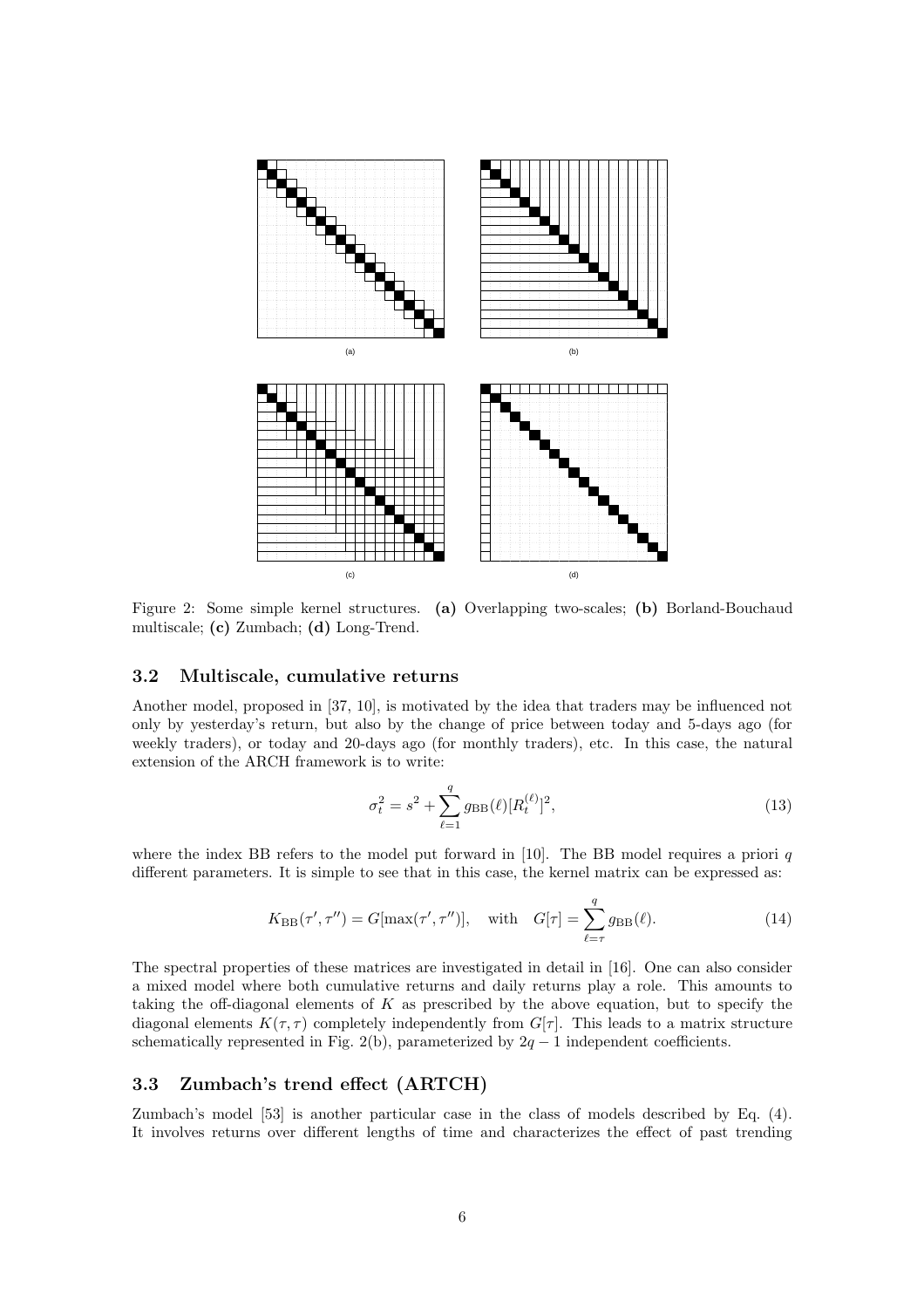aggregated returns on future volatility. The quadratic part in the volatility prediction model is

$$
ARCH + \sum_{\ell=1}^{\lfloor q/2 \rfloor} g_Z(\ell) R_t^{(\ell)} R_{t-\ell}^{(\ell)}.
$$
 (15)

When relevant, only specific time scales like the day ( $\ell = 1$ ), the week ( $\ell = 5$ ), the month ( $\ell = 20$ ), etc. can be retained in the summation. The off-diagonal elements of the kernel  $K$  now take the following form:

$$
K_{\mathcal{Z}}(\tau', \tau'' > \tau') = \sum_{\ell = \max(\tau', \frac{\tau''}{2})}^{\min(\tau'' - 1, \lfloor q/2 \rfloor)} g_{\mathcal{Z}}(\ell)
$$
(16)

Since it is upper triangular by construction, we first symmetrize it, and the diagonal is filled with the ARCH parameters. This model contains  $q+|q/2|$  independent coefficients, and is schematically represented in Fig.  $2(c)$ .

#### 3.4 A generalized trend effect

In Zumbach's model, the trend component is defined by comparing returns computed over the same horizon  $\ell$ . This of course is not necessary. As an extreme alternative model, we consider a model where the volatility today is affected by the last return  $r_{t-1}$  confirmation (or the negation) of a long trend. In more formal terms, this writes:

$$
ARCH + r_{t-1} \times \sum_{\ell=1}^{q-1} g_{LT}(\ell) r_{t-1-\ell},
$$
\n(17)

where  $q_{LT}(\ell)$  is the sequence of weights that defines the past "long trend" (hence the index LT). This now corresponds to a kernel  $K$  with diagonal elements corresponding to the ARCH effects and a single non trivial row (and column) corresponding to the trend effect:  $K(1, \tau > 1) = g_{LT}(\tau - 1)$ . This model has again  $2q - 1$  free parameters.

Of course, one can consider QARCH models that encode some, or all of the above mechanisms — for example, a model that schematically reads ARCH+BB+LT would require  $3q-2$  parameters.

#### 3.5 Spectral interpretation of the QARCH

Another illuminating way to interpret QARCH models is to work in the diagonal basis of the K matrix, where the quadratic term in (4) reads:

$$
\sum_{\tau',\tau''=1}^{q} \left(\sum_{n} \lambda_n v_n(\tau') v_n(\tau'')\right) r_{t-\tau'} r_{t-\tau''} \equiv \sum_{n} \lambda_n \langle r | v_n \rangle_t^2 \tag{18}
$$

with  $(\lambda_n, v_n)$  being, respectively, the *n*-th eigenvalue and eigenvector of K, and  $\langle r | v_n \rangle_t = \sum_{\tau=1}^q v_n(\tau) r_{t-\tau}$ the projection of the pattern created by the last  $q$  returns on the  $n$ -th eigenvector. One can therefore say that the square volatility  $\sigma_t^2$  picks up contributions from various past returns eigenmodes. The modes associated to the largest eigenvalues  $\lambda$  are those which have the largest contribution to volatility spikes.

The  $\text{ARCH}(q)$  model corresponds to a diagonal matrix; in this case the modes are trivially individual daily returns. Another trivial case is when  $K$  is of rank one and its spectral decomposition is simply

$$
K(\tau', \tau'') = \lambda v(\tau')v(\tau'')
$$
\n(19)

where  $\lambda = \text{Tr}(K)$  is the only non-null eigenvalue, and  $v(\tau) = \sqrt{K(\tau, \tau)/\text{Tr}(K)}$  the eigenvector associated with this non-degenerate mode. The corresponding contribution to the increase in volatility (18) is therefore  $\lambda \hat{R}_t^2$ , where

$$
\widehat{R}_t = \langle r|v\rangle_t = \sum_{\tau=1}^q v(\tau) r_{t-\tau},\tag{20}
$$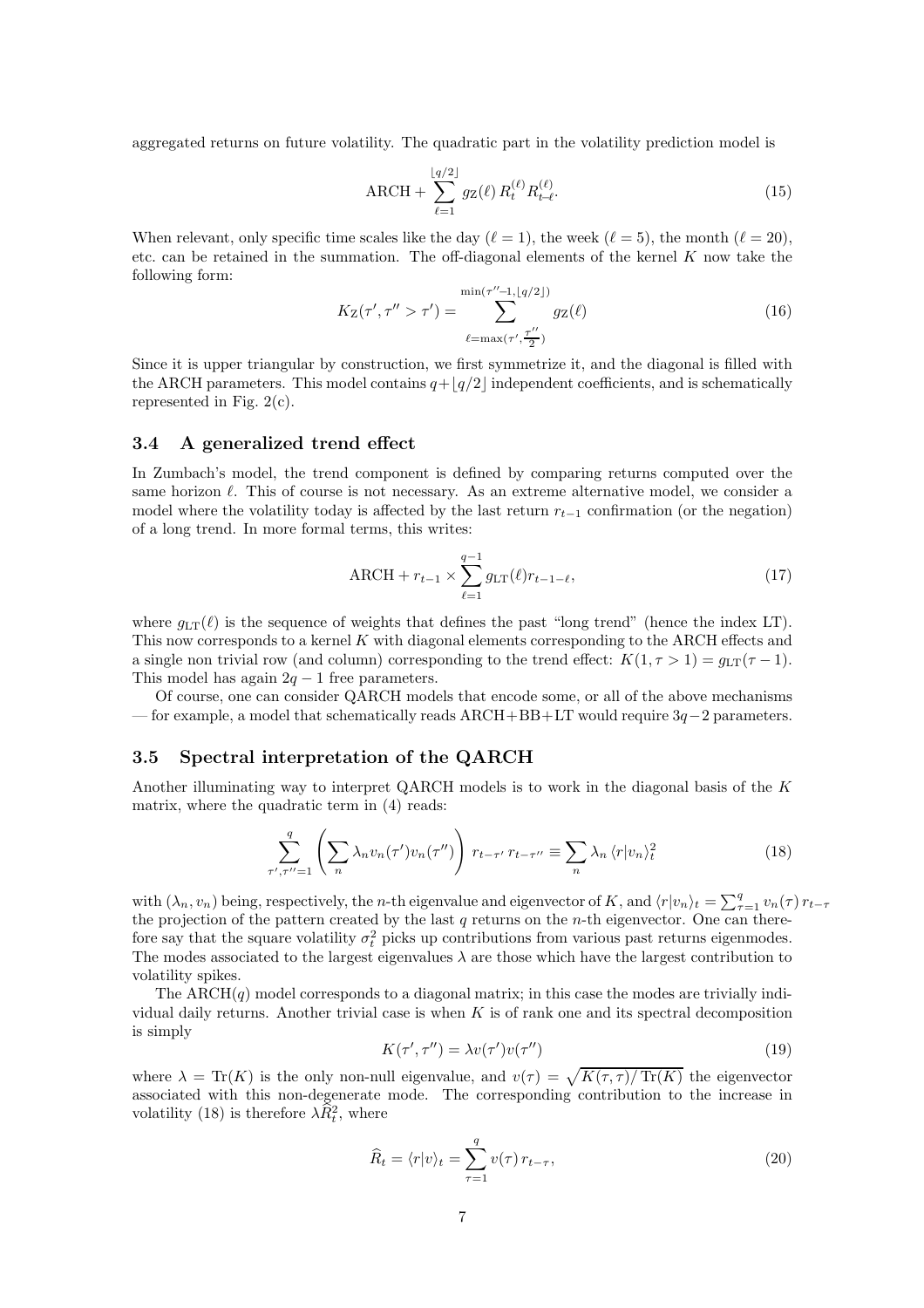can be interpreted as an average return over the whole period, with a certain set of weights  $v(\tau)$ .

The pure BB model (without extra ARCH contributions) can also be diagonalized analytically in the large q limit for certain choices of the function  $g_{\text{BB}}(\tau)$  [16].

### 4 Empirical study: single stocks

We now turn to the calibration on single stock returns of general, "large" QARCH models, i.e. models that take into account q past returns with  $q$  large (20 or more). The difficulty is that the full calibration of the matrix K requires the determination of  $q(q+1)/2$  parameters, which is already equal to 210 when  $q = 20$ ! Imposing some *a priori* structure (like the ones discussed in the previous section) on the matrix  $K$  may help limiting the number of parameters, and gaining robustness and transparency. However, perhaps surprisingly, we will find that none of the above model seem to have enough flexibility to reproduce the subtle structure of the empirically determined K matrix.

The standard procedure used to calibrate ARCH models is maximum-likelihood, which relies on the choice of a family of distributions for the noise component  $\xi$ , often taken to be Student-t distributions. However, this method cannot be used directly in our case because there are far too many parameters and the numerical optimization of the log-likelihood is both extremely demanding in computer time and unreliable, as many different optima are expected in general. An alternative method, the Generalized Method of Moments (GMM), is to determine the  $1 + q + q(q+1)/2$ parameters of the model using empirically determined correlation functions that depend on  $s^2$ ,  $L(\tau)$  and  $K(\tau, \tau')$  — see equations (35) in Appendix C. This latter method is however sensitive to tail events and can lead to biases. We will therefore use a hybrid strategy, where a first estimate of these parameters, obtained using the GMM, serves as the starting point of a one-step likelihood maximization, which determines the set of most likely parameters in the vicinity of the GMM estimate (more details on this below).

The description of our data set, and various important methodological issues are discussed in Appendix C. An important point is that we consider here stock returns rescaled by the marketwide volatility for each day (see Appendix C for details). The dynamics of the market volatility is treated separately, see Appendix D. However, we have checked that the results below are essentially unchanged when we do not rescale single stock returns by the market wide volatility.

#### 4.1 The diagonal kernels

When solving the GMM set of equations (35) in Appendix C, we find that the diagonal elements  $K(\tau, \tau)$  are an order of magnitude larger than the corresponding off-diagonal elements  $K(\tau, \tau' \neq \tau)$ . This was not expected a priori and is in fact one of the central result of this study. It confirms that *daily returns* indeed play a special role in the volatility feedback mechanism, as postulated by ARCH models. Returns on different time scales, while significant, can be treated as a perturbation of the main ARCH effect.

This remark suggests a two-step calibration of the model: first restricting to the diagonal elements of  $K$  and later including off-diagonal contributions. We thus neglect for a while all offdiagonal elements, and determine the  $2q + 1$  parameters  $s^2$ ,  $L(\tau)$  and  $k(\tau) = K(\tau, \tau)$  through the following reduced GMM set of equations:

$$
\langle \sigma^2 \rangle = 1 = s^2 + \sum_{\tau} k(\tau) \tag{21a}
$$

$$
\widetilde{\mathcal{L}}(\tau) = L(\tau) + \sum_{\tau' \neq \tau} L(\tau') \mathcal{C}^{(1)}(\tau - \tau') + \sum_{\tau'} k(\tau') \mathcal{L}(\tau - \tau')
$$
\n(21b)

$$
\widetilde{\mathcal{C}}^{(a)}(\tau) \approx \sum_{\tau'} L(\tau') \mathcal{L}^{(a)}(\tau' - \tau) + \sum_{\tau'} k(\tau') \mathcal{C}^{(a)}(\tau - \tau'). \tag{21c}
$$

The input empirical correlation functions  $\mathcal{L}(\tau)$  and  $\mathcal{C}^{(a)}(\tau)$  are plotted in Fig. 3, together with, respectively, a double-exponential fit and a truncated power-law fit (see legend for parameters values).  $\hat{\mathcal{L}}$  and  $\mathcal{L}^{(a)}$  look very similar to  $\mathcal{L}(\tau)$ ; note that all these functions are approximately zero for  $\tau < 0$ . The above equations are then solved using these analytical fits, which leads to the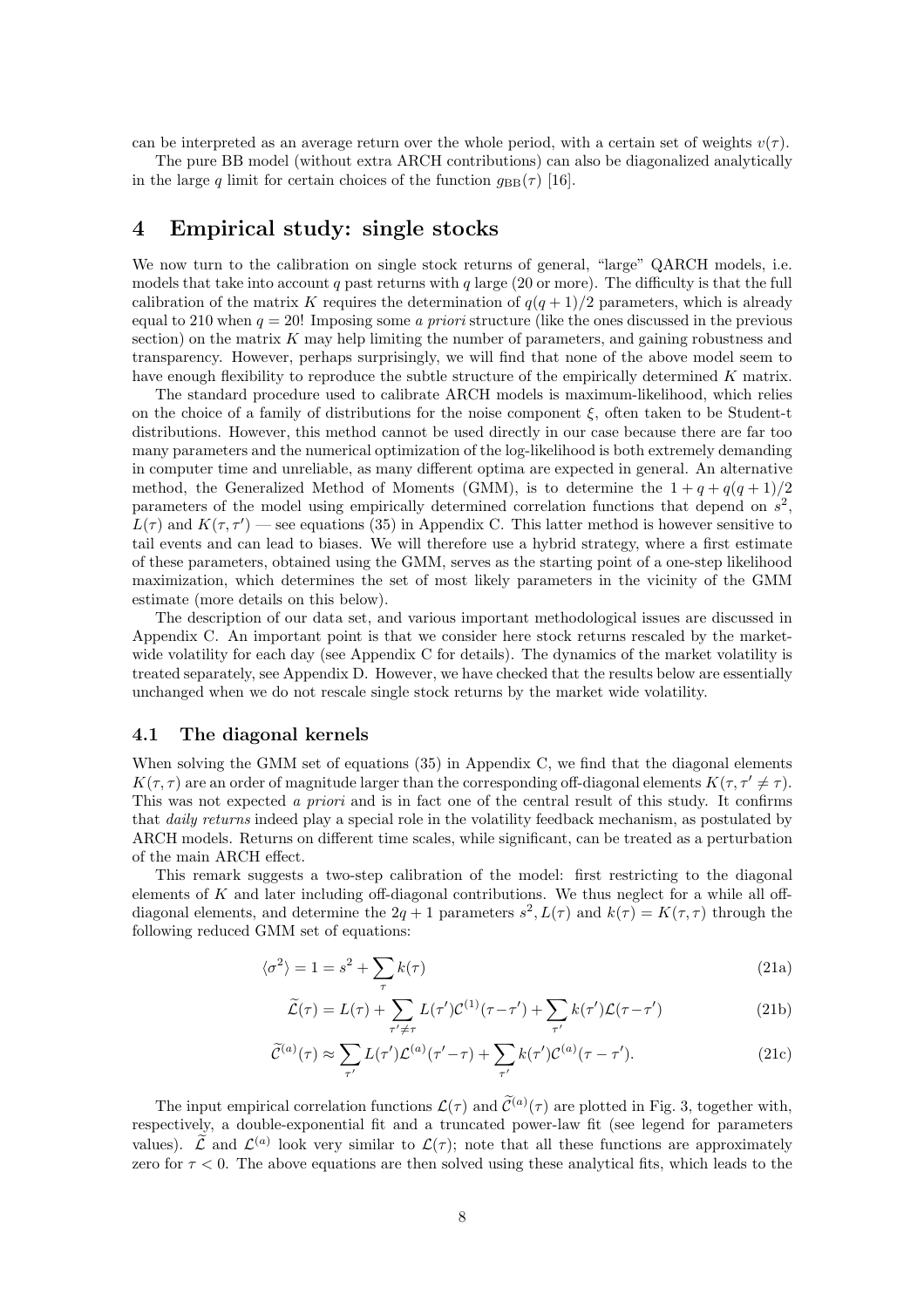

Figure 3: Two empirical correlation functions: the leverage  $\mathcal{L}(\tau)$  and the correlation of amplitudes  $\widetilde{C}^{(a)}(\tau)$ , together with their fits.  $\mathcal{L}(\tau)$  is fitted by the sum of two exponentials  $-a e^{-\tau/b} - c e^{-\tau/d}$ , with  $a = 0.007$ ,  $b = 327$  days,  $c = 0.029$ ,  $d = 17$  days; whereas  $C^{(a)}(\tau)$  is fitted by a power-law truncated by an exponential:  $B\tau^{-\beta}e^{-\tau/\tau_0}$ , with  $\beta = 0.14, B = 0.106, \tau_0 = 290$  days.

kernels  $k(\tau)$  and  $L(\tau)$  that we report in bold in Fig. 4. Using the raw data — instead of the fits — for all the correlation functions results in more noisy  $L(\tau)$  and  $k(\tau)$  (thin lines), but still very close to the bold curves shown in Fig. 4. As expected,  $L(\tau)$  is nearly equal to  $\tilde{L}(\tau)$ : there is a weak, but significant leverage effect for individual stocks.

We then show in Fig. 5 a plot of  $s^2(q) = 1 - \sum_{\tau=1}^q k(\tau)$  as a function of q. Including the feedback of the far away past progressively decreases the value of the baseline volatility level  $s^2$ . In order to extrapolate to  $q \to \infty$ , we have found that the following fit is very accurate:

$$
s^{2}(q) = s_{\infty}^{2} + g \frac{q^{1-\alpha}}{\alpha - 1} e^{-q/q_{0}},
$$
\n(22)

with  $s_{\infty}^2 \approx 0.21, \alpha \approx 1.11, g \approx 0.081$  and  $q_0 \approx 53$ . Several comments are interesting at this stage:

- The asymptotic value  $s_{\infty}^2$  is equal to only 20% of the observed squared volatility<sup>5</sup>, meaning that volatility feedback effects increase the volatility by a factor  $\approx 2.25$ . Such a strong amplification of the volatility resonates with Shiller's "excess volatility puzzle" and gives a quantitative estimate of the role of self-reflexivity and feedback effects in financial markets [44, 18, 22, 47, 11, 23, 26].
- The above fit Eq. (22) corresponds to a power-law behavior,  $k(\tau) \approx g\tau^{-\alpha}$  for  $\tau \ll q_0$ , and an exponential decay for larger lags. Therefore, a characteristic time scale of  $q_0 \approx 3$  months appears, beyond which volatility feedback effects decay more rapidly.
- With a diagonal positive kernel  $K$ , the condition for positive definiteness  $(8)$  of the quadratic form reads  $\sum_{\tau} L(\tau)^2 / k(\tau) \leq 4s^2$ . The estimated values of L and k yield a left-hand side equal to 0.595, while the right-hand side amounts to 0.823. The stability criterion is therefore satisfied with a large margin.
- Using the theoretical results of Appendix A, one can compute the theoretical value of  $\langle \sigma^4 \rangle$ that corresponds to the empirically determined  $k(\tau)$ . As expected from the fact that q is small

<sup>&</sup>lt;sup>5</sup>When splitting daily returns into close-to-open (night) and open-to-close contributions, we observe an even stronger feedback amplification of the overnight volatility that manifests itself by a nearly vanishing baseline value: most overnight price changes are news-less and purely endogenous [7].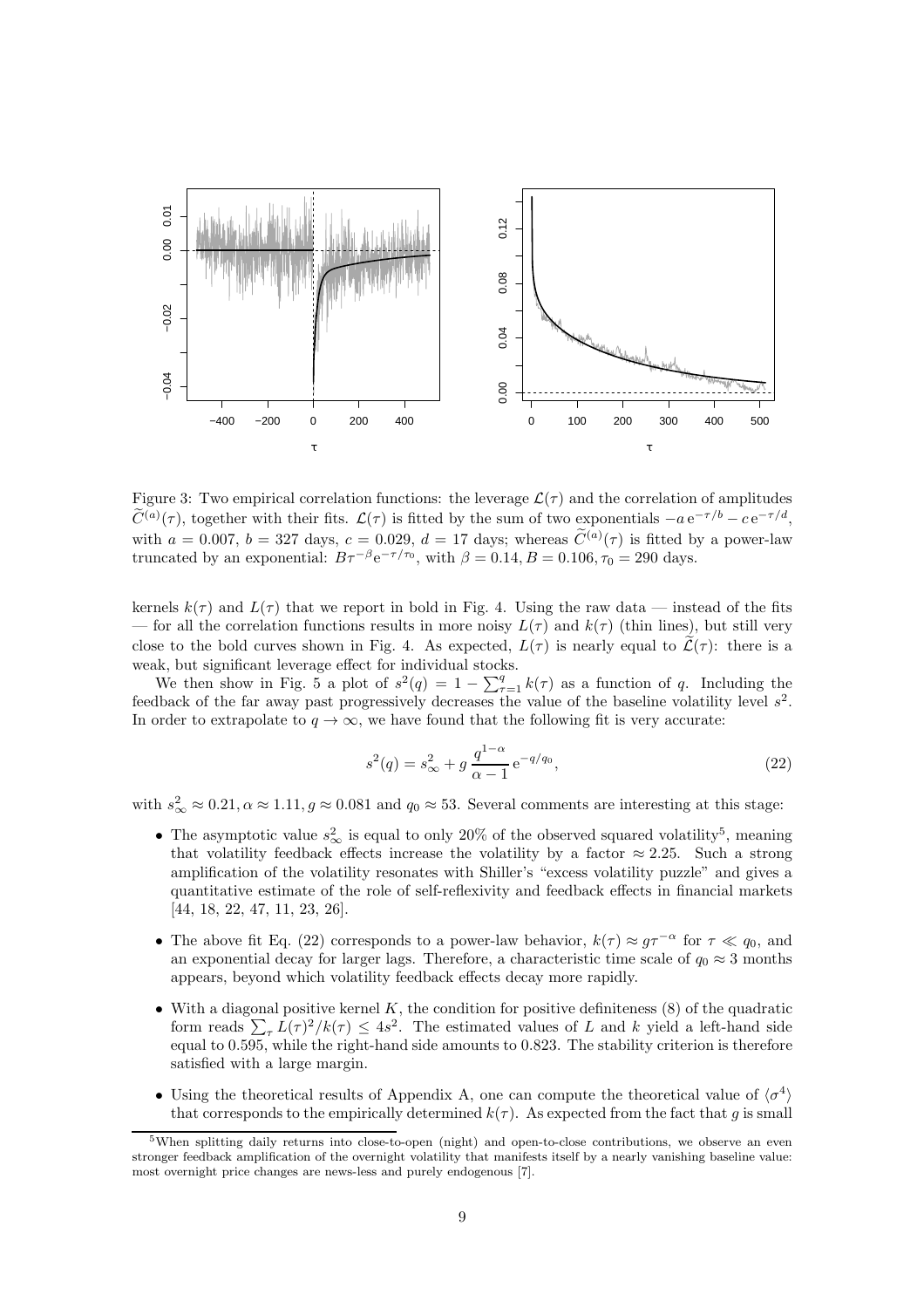

Figure 4: Calibration of the diagonal kernels for stocks, with  $q = 100$ . Left:  $L(\tau)$ . Right:  $K(\tau, \tau)$ . The thick curves are obtained with fitted instead of raw input correlation functions, see Fig. 3.



Figure 5:  $s^2$  as a function of the farthest lag; the solid line is a fit according to the formula (22) (see text for parameter values).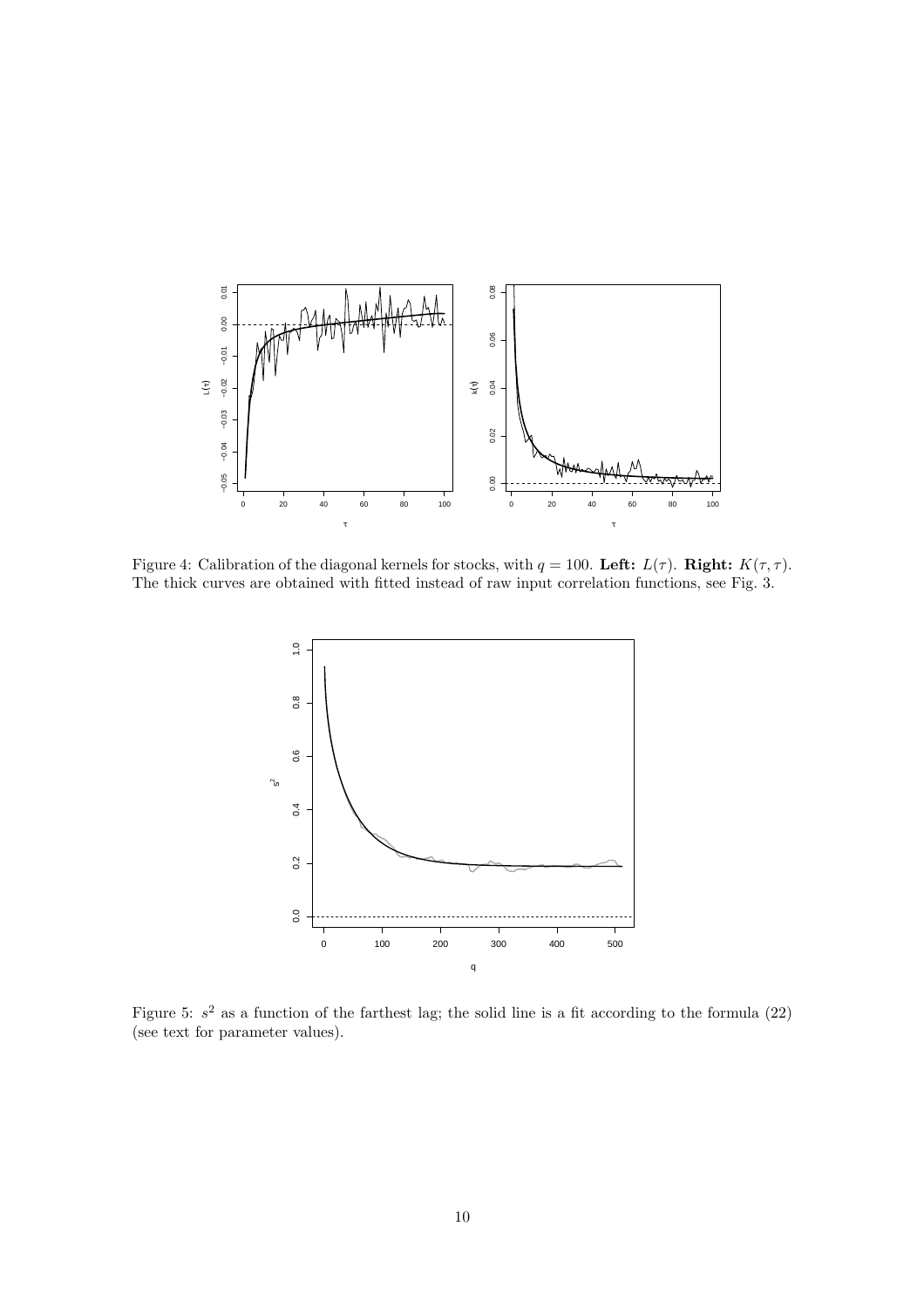

Figure 6: Cumulative distribution function of the residuals  $\xi_t = r_t/\sigma_t$ . The plain line is the Student distribution with best (maximum-likelihood) fitting tail parameter  $\nu = 6.4$ . Far tails suggest a fatter distribution with a smaller value of  $\nu_{tail} \approx 4$  (dashed).

and  $\alpha$  close to unity, one finds that the fluctuations of volatility induced by the long-memory feedback are weak:  $\langle \sigma^4 \rangle = 1.156$  (see Eq. 30 in Appendix A). Including the contribution of the leverage kernel  $L(\tau)$  to  $\langle \sigma^4 \rangle$  does not change much the final numerical value, that shifts from 1.156 to 1.161. This result shows that the low-frequency (predictible) part of  $\sigma^2$  has fluctuations on the order of 15%. This may appear small, but remember that we have scaled out the market wide volatility for which the fluctuations are found to be much larger, see Appendix D.

• The smallness of  $\langle \sigma^4 \rangle - \langle \sigma^2 \rangle^2$  demonstrates that most of the kurtosis of the returns  $r_t = \sigma_t \xi_t$ must come from the noise  $\xi_t$ , which cannot be taken as Gaussian. Using the diagonal ARCH model with the kernels determined as above to predict  $\sigma_t$ , one can study the distribution of  $\xi_t = r_t/\sigma_t$  and find the most likely Student-t distribution that accounts for it. We find that the optimal number of degrees of freedom is  $\nu \approx 6.4$ , and the resulting fit is shown in Fig. 6. Note that while the body and 'near-tails' of the distribution are well reproduced by the Student-t, the far-tails are still fatter than expected. This is in agreement with the commonly accepted tail index of  $\nu_{\text{tail}} \approx 4$ , significantly smaller than 6.4. This observation however hides a more subtle sub-daily behavior: overnight residuals are much kurtic due to rare extreme events caused by nightly news released, whereas open-to-close residuals are typically less fat-tailed [7].

Assuming  $\xi_t$  to be a Student-t random variable with  $\nu = 6.4$  degrees of freedom, we have reestimated  $k(\tau)$  and  $L(\tau)$  using maximum-likelihood (see below). The final results are more noisy, but close to the above ones after fitting with the same functional forms. Our strategy is thus to fix both  $k(\tau)$  and  $L(\tau)$  to their above values, and only focus on the *off-diagonal* elements of K henceforth.

#### 4.2 The off-diagonal kernel, GMM & maximum likelihood estimation

We can now go back to Eq. (35d) that allows one to solve for  $K(\tau', \tau'' > \tau')$ , once  $k(\tau)$  and  $L(\tau)$ are known. As announced above, we choose  $q = 20$  for the time being. Because  $\mathcal D$  involves the fourth moment of the returns, this GMM procedure is quite unstable, even with a lot of data pooled together, and even after the truncation of large returns. Maximum likelihood estimates (that puts less weight on extreme events) would be more adapted here, but the dimensionality of the problem prevents a brute force determination of the  $q(q-1)/2$  parameters.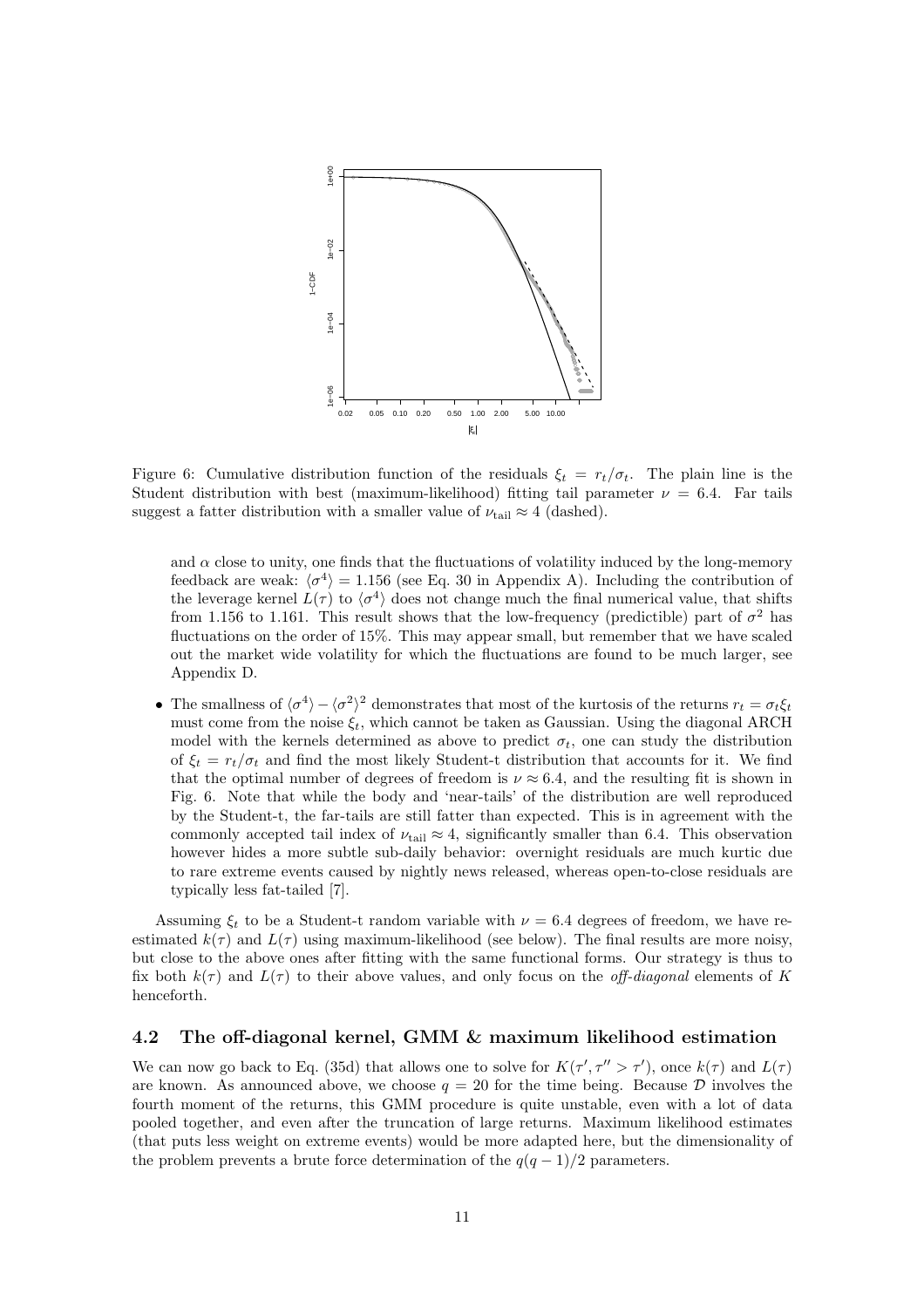In order to gain some robustness, we use the following strategy. The Student log-likelihood per point *I*, with  $\nu$  degrees of freedom, is given by:<sup>6</sup>

$$
\mathcal{I}_{\nu}(L,\mathcal{K},\{r_t\}) = \frac{1}{2T} \sum_{t} \left[ \nu \ln a_t^2 - (\nu + 1) \ln(a_t^2 + r_t^2) \right], \qquad a_t^2 \equiv (\nu - 2) \sigma_t^2,
$$
 (23)

where  $r_t \equiv \sigma_t \xi_t$  and  $\sigma_t^2$  is given by the QARCH model expression, Eq. (4), and K is a notation for the off-diagonal content only. We fix  $\nu = 6.4$  and determine numerically the gradient  $\partial \mathcal{I}_{\nu}$  and the Hessian  $\partial \partial \mathcal{I}_{\nu}$  of  $\mathcal{I}_{\nu}$  as a function of all the  $q(q-1)/2$  off-diagonal coefficients  $K(\tau', \tau'' > \tau')$ , computed either around the GMM estimates of these parameters, or around the ARCH point where all these coefficients are zero. Note that  $\partial \mathcal{I}_{\nu}$  is a vector with  $q(q-1)/2$  entries and  $\partial \partial \mathcal{I}_{\nu}$  is a  $q(q-1)/2 \times q(q-1)/2$  matrix. It so happens that the eigenvalues of the Hessian are all found to be negative, i.e. the starting point is in the vicinity of a local maximum. This allows one to find easily the values of the  $q(q-1)/2$  parameters that maximize the value of  $\mathcal{I}_{\nu}$ ; they are (symbolically) given by:

$$
\mathcal{K}^* = \mathcal{K}_0 - \left(\overline{\partial \partial \mathcal{I}_\nu}\right)^{-1} \cdot \overline{\partial \mathcal{I}_\nu},\tag{24}
$$

where  $\mathcal{K}_0$  is the chosen starting point — either the GMM estimate  $\mathcal{K}_0 = \mathcal{K}_{\text{GMM}}$  based on Eq. (35d), or simply  $K_0 = 0$  if one starts from a diagonal ARCH model — and the overline on top of  $\partial \partial \mathcal{I}, \partial \mathcal{I}$ indicates averaging over stocks. This one step procedure is only approximate but can be iterated; it however assumes that the maximum is close to the chosen initial point, and would not work if some eigenvalues of the Hessian become positive. In our case, both starting points ( $K_0 = 0$  or  $K_0 = K_{\text{GMM}}$  lead to nearly exactly the same solution; furthermore the Hessian recomputed at the solution point is very close to the initial Hessian, indicating that the likelihood is a locally quadratic function of the parameters, and the gradient evaluated at the solution point is very close to zero in all directions, confirming that a local maximum as been reached.<sup>7</sup>

The most likely off-diagonal coefficients of  $K^*$  are found to be highly significant (see Tab. 1): the IS increase of likelihood from the purely diagonal ARCH(q) model is  $\Delta \mathcal{I} \approx 10^{-3}$  per point. This is confirmed by an out-of-sample (OS) experiment, where we determine  $\mathcal{K}^*$  on half the pool of stocks and use it to predict the volatility on the other half.The experiment is performed over  $N_{\text{samp}} = 150$  random pool samplings. The average OS likelihood is very significantly better for the full off-diagonal kernel  $\mathcal{K}^*$  than for the diagonal ARCH $(q)$ , itself being better than the GMM estimate  $\mathcal{K}_{GMM}$  based on Eq. (35d), and probably subject to biases due to the truncation procedure. Note that the full off-diagonal kernel  $\mathcal{K}^*$  has many more parameters than the diagonal ARCH(q); it therefore starts with a handicap out-of-sample because of the bias on the OS likelihood being proportional to  $M$ , see Appendix C.3.

However, as announced above, the off-diagonal elements of  $K^*$  are a factor ten smaller than the corresponding diagonal values. We give a heat-map representation of the matrix  $K^*$  in Fig. 7. Various features are immediately apparent.

First, the most significant off-diagonal terms correspond to  $K(1, 2) = K(2, 1)$  and  $K(1, 5) =$  $K(5, 1)$ , showing that the day before last, and the same day a week before (5 trading days) play a special role.

Second, while the off-diagonal elements are mostly positive for small  $\tau', \tau''$ , clear negative streaks appear for intermediate and large  $\tau s$ . This is unexpected, since one would have naively guessed that any trend (i.e. positive realized correlations between returns) should increase future volatilities. Here we see that some quadratic combinations of past returns contribute negatively to the volatility. This will show up in the spectral properties of  $K^*$  (see Section 4.3 below).

The third surprise is that there does not seem to be any obvious structure of the matrix, that would be reminiscent of one of the simple models represented in Fig. 2. This means that the fine structure of volatility feedback effects is much more subtle than anticipated. This conclusion is unchanged when daily returns are not rescaled by the market-wide volatility on the same day. We have nevertheless implemented a *restricted* maximum-likelihood estimation that imposes the structure of one of the models considered in Section 3. We find that all these models are equally "bad" — although they lead to a significant increase of likelihood compared to the pure ARCH

<sup>&</sup>lt;sup>6</sup>In the following we do not truncate the large returns, but completely neglect the weak linear correlations  $\mathcal{C}^{(1)}(\tau)$ that are present for small lags, and that should in principle be taken into account in the likelihood estimator.

<sup>7</sup>A discussion of the bias and error of the MLE-estimated parameters is given in Appendix C.3.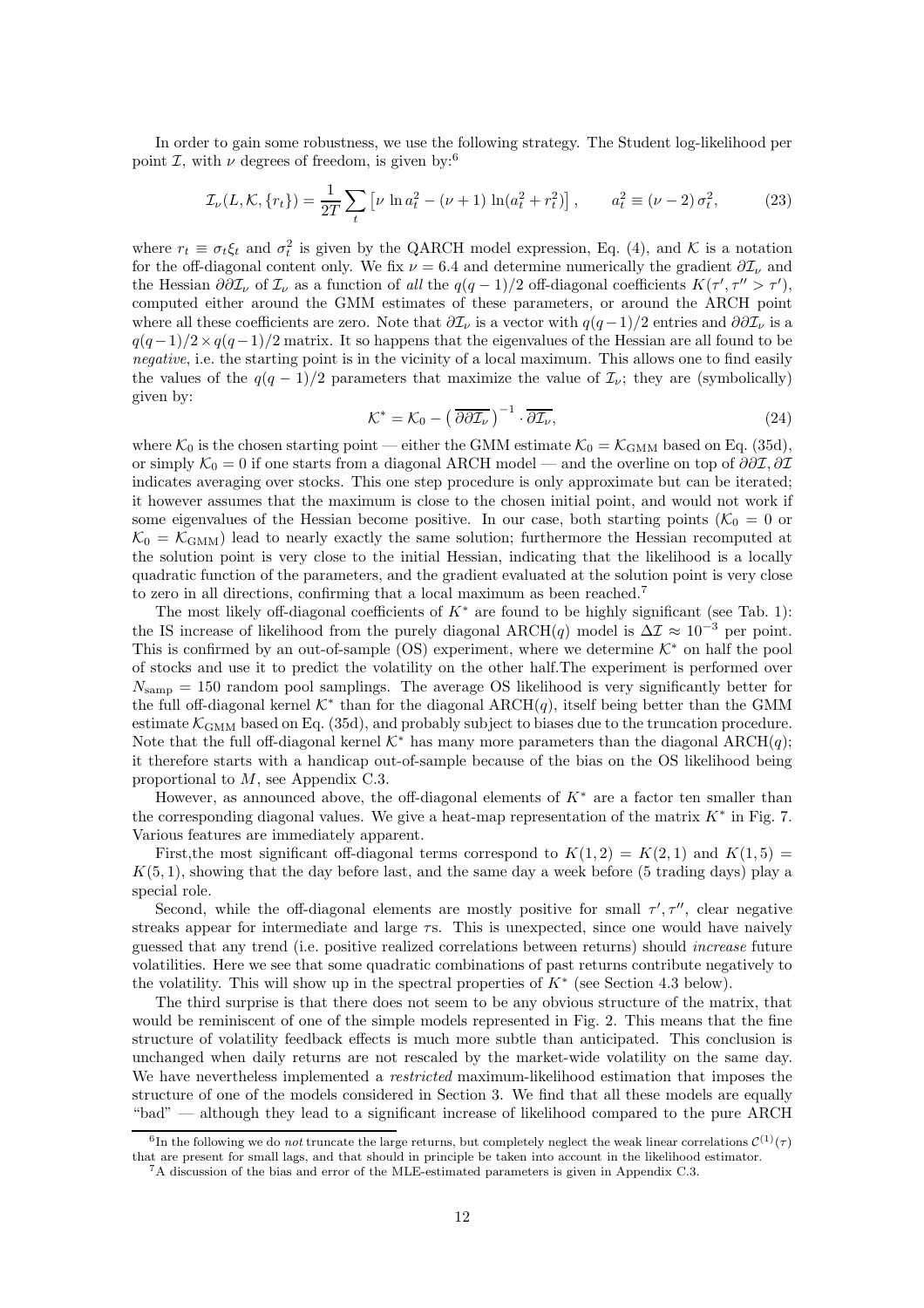

Figure 7: Heatmap of the unconstrained model. Left: GMM estimation; Right: ML estimation (white spots correspond to values smaller than their corresponding error margin). Red spots correspond to values larger than 0.01. Note the negative streaks at large lags, and the significant off-diagonal entry for  $\tau = 1, \tau' = 2$  and  $\tau = 1, \tau' = 5$ .

case, both IS and OS, they are all superseded by the unconstrained model shown in Fig. 7, again both IS and OS (see Tab. 1). The best OS model (taken into account the number of parameters) is "Long-trend", with a kernel  $g_{\text{LT}}(\ell)$  shown in Fig. 8, together with the functions  $g_2(\ell)$ ,  $g_{\text{BB}}(\ell)$ ,  $g_Z(\ell)$ . While  $g_{LT}(\ell)$  looks roughly like an exponential with memory time 10 days, the two-day return kernel  $g_2(\ell)$  reveals intriguing oscillations. Two-day returns influence the volatility quite differently from one day returns! On the other hand, we do not find any convincing sign of the multiscale "BB" structure postulated in [10].<sup>8</sup> Note that the structure shown in Fig. 8 is found to be stable when  $q$  is changed. It would be interesting to subdivide the pool of stocks in different categories (for example, small caps/large caps) or in different sub-periods, and study how the off-diagonal structure of K is affected. However, we note that the dispersion of likelihood over different samplings of the pool of stocks is only 50% larger than the "true" dispersion, due only to random samplings of a fixed QARCH model with parameters calibrated to the data (see caption of Tab. 1). This validates, at least as a first approximation, the assumption of homogeneity among all the stock series that have been averaged over.

To conclude this empirical part, we have performed several ex-post checks to be sure that our assumptions and preliminar estimations are justified. First, we have revisited the most likely value of the Student parameter  $\nu$  (tail index of the distribution of the residuals  $\xi(t) = r(t)/\sigma_{\text{OARCH}}(t)$ ) with now the full matrix  $K^*$ , plus diagonal terms up to  $q = 100$ , and found again  $\nu = 6.4$ . This shows that our procedure is consistent from that point of view. Second, we have computed the quadratic correlation of the residuals  $\xi_t$ , which are assumed in the model to be IID random variables with, in particular, no variance autocorrelation:  $\langle \xi_t^2 \xi_{t-\tau}^2 \rangle - 1 = 0$  for  $\tau \neq 0$ . Empirically, we observe a negative correlation of weak magnitude exponentially decaying with time. This additional dependence of the amplitude of the residuals, together with the excess fat tails of their probability distribution, is probably a manifestation of the truly exogenous events occuring in financial markets that have different statistical properties [30] and not captured by the endogeneous feedback mechanism. Finally, about the universality hypothesis, we discuss in the caption of Tab. 1 how the assumption of homogeneous stocks is justified by comparing the cross-sectional dispersion of the likelihoods obtained empirically and on surrogate simulated series.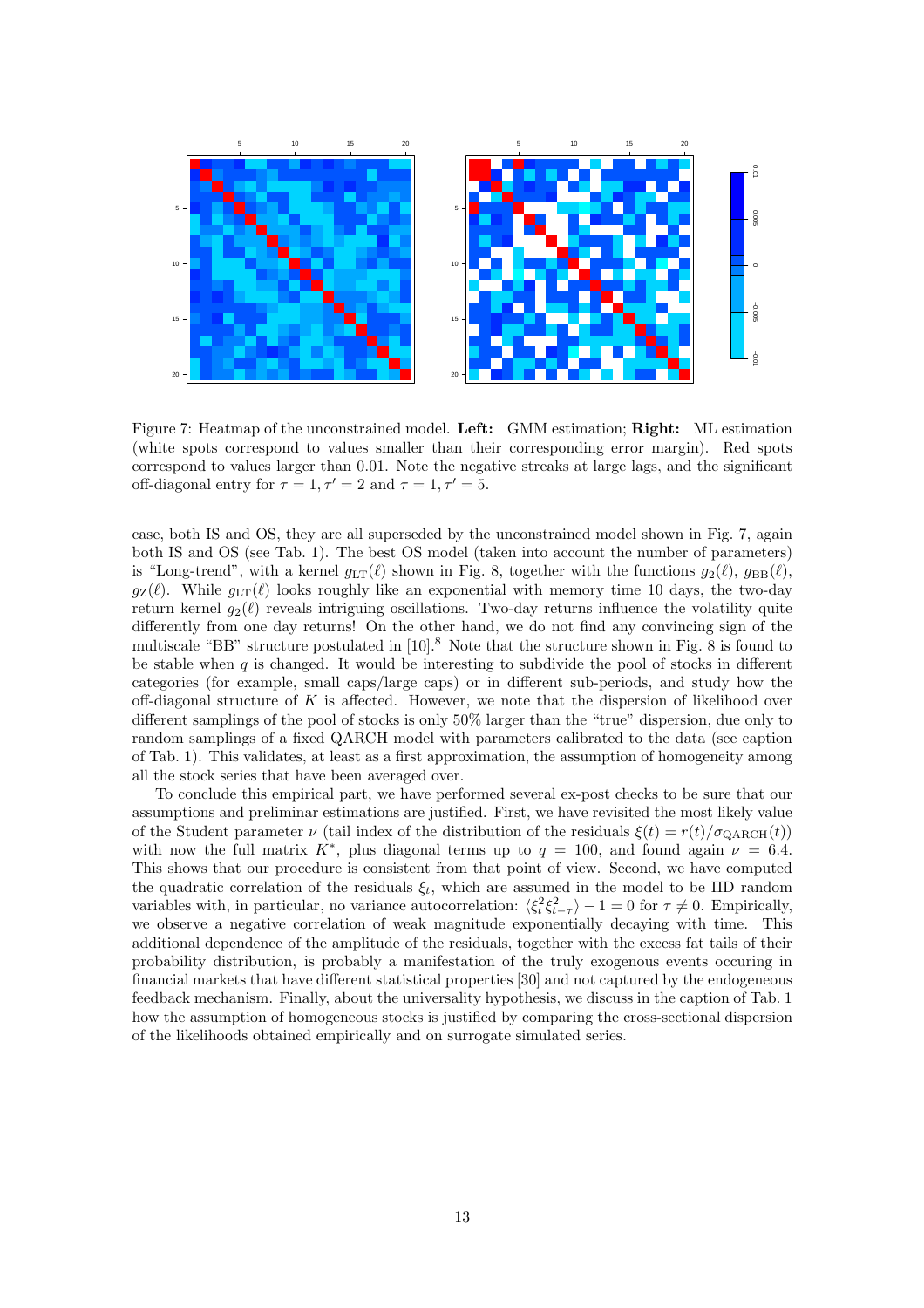

Figure 8: Plot of the empirically determined kernels  $g_2(\ell), g_{BB}(\ell), g_Z(\ell)$  and  $g_{LT}(\ell)$  for the restricted models of Section 3.

|           |               |               | <b>GMM</b>     | ARCH(20)   | $ARCH+ML$           |                      |
|-----------|---------------|---------------|----------------|------------|---------------------|----------------------|
|           |               | IS            | $-1.31533$     | $-1.31503$ | $-1.31405$          |                      |
|           |               | OS            | $-1.32003$     | $-1.31971$ | $-1.31914$          |                      |
|           |               |               |                |            |                     |                      |
|           | $\rm ARCH+BB$ | $\rm{ARCH+Z}$ | $\rm{ARCH+2s}$ | ARCH+LT    | $\rm ARCH{+}2s{+}Z$ | $\rm ARCH{+}2s{+}LT$ |
| IS        | $-1.31486$    | $-1.31490$    | $-1.31490$     | $-1.31487$ | $-1.31488$          | $-1.31489$           |
| <b>OS</b> | $-1.31960$    | $-1.31957$    | $-1.31962$     | $-1.31957$ | $-1.31956$          | $-1.31957$           |

Table 1: Log-likelihoods, according to Eq. (23). In-sample and out-of-sample likelihoods are computed as follows: for each of  $N_{\text{samp}} = 150$  iterations, half of the stock names are randomly chosen for the calibration of  $K, L$  and the likelihood is computed with the obtained  $\mathcal{K}^*, L^*$  on each series of the same sample ('In-sample' likelihoods). Then, the likelihood is again computed with the same parameters but on the series of the other sample ('Out-of-sample' likelihoods). While the former quantify how much the estimated model succeeds in reproducing the given sample, the latter measure the reliability of the model on other similar datasets. In order to quantify the validity of the model in an absolute way, the likelihood can be compared with the "true" value, obtained with simulated data (since an analytical treatment is out of reach). The average likelihood per point  $\overline{\mathcal{I}}^*(r_t)$  with  $r_t$  simulated as a QARCH with parameters  $K^*, L^*,$  and  $\nu = 6.4$  is equal to  $-1.34019$ , which is  $1.5\%$  away from the empirical values<sup>10</sup>. The likelihoods reported in the table are averages over all samplings, and the corresponding 1-s.d. dispersion is found to be  $\approx 3 \cdot 10^{-3}$  in all cases, to be compared to  $2 \cdot 10^{-3}$  for random surrogate samplings of a fixed QARCH model with the same parameters.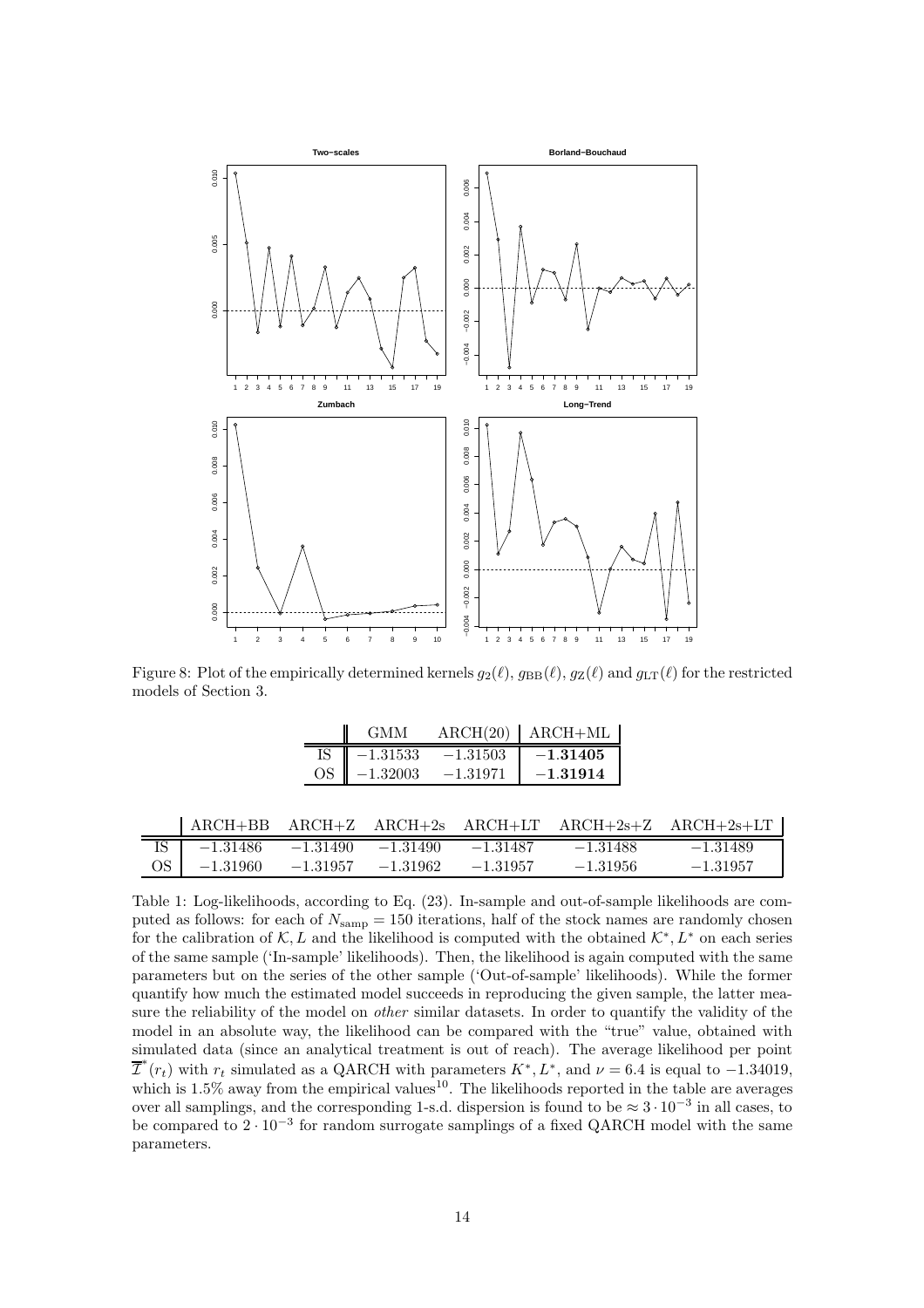

Figure 9: Spectral decomposition of the feedback kernel  $K$ , for the GMM, ML and ML+LT estimates. Left: The difference between the ranked eigenvalues of the estimated kernels and those of  $K_{\text{ARCH}}$  as a function of the latter (again ranked). The dashed oblique line has slope  $-1$ and separates positive eigenvalues from negative ones. **Right:** Structure of the first three and last three eigenvectors. Whatever the estimation method, the first eigenvector has a non trivial structure, with mostly positive components, indicating a genuine departure from the diagonal ARCH benchmark, for which we would find a single peak at  $\tau = 1$ .

#### 4.3 Spectral properties of the empirical kernel K

As discussed in Section 3.5, another way to decipher the structure of  $K$  is to look at its eigenvalues and eigenvectors. We show in Fig. 9 the eigenvalues of  $K^*$  as a function of the eigenvalues of the purely diagonal ARCH model. We see that a) the largest eigenvalue is clearly shifted upwards by the off-diagonal elements; b) the structure of the top eigenvector is non-trivial, and has positive contributions at all lags (up to noise); c) the unconstrained estimations — both GMM and ML — lead to 6 very small eigenvalues (perhaps even slightly negative for ML) that all constrained models fail to reproduce.

The positiveness of all eigenvalues was far from granted a priori, because nothing in the calibration procedure imposes the positivity of the matrix  $K^*$ . Although we naively expected that past excitations could only lead to an amplification of future volatility (i.e. that only strictly positive modes should appear in the feedback kernel), we observe that quasi-neutral modes do occur and appear to be significant. This is clearly related to the negative streaks noted above at large lags, but we have no intuitive interpretation for this effect at this stage.

### 5 Time-reversal invariance

As noticed in the introduction, QARCH models violate, by construction, time-reversal invariance. Still, the correlation of the squared returns  $\mathcal{C}^{(2)}(\tau)$  is trivially invariant under time-reversal, i.e.  $\mathcal{C}^{(2)}(\tau) = \mathcal{C}^{(2)}(-\tau)$ . However, the correlation of the true squared volatility with past squared returns  $\tilde{C}^{(2)}(\tau)$  is in general not (see [40, 52] for a general discussion). A measure of TRI violations

<sup>8</sup> In fact, when daily returns are not rescaled by the market-wide volatility on the same day, the BB model becomes marginally the best one Out-of-Sample, but only very marginally.

 $10$ Note that the true likelihood is not necessarily larger than the realized one under a misspecified model.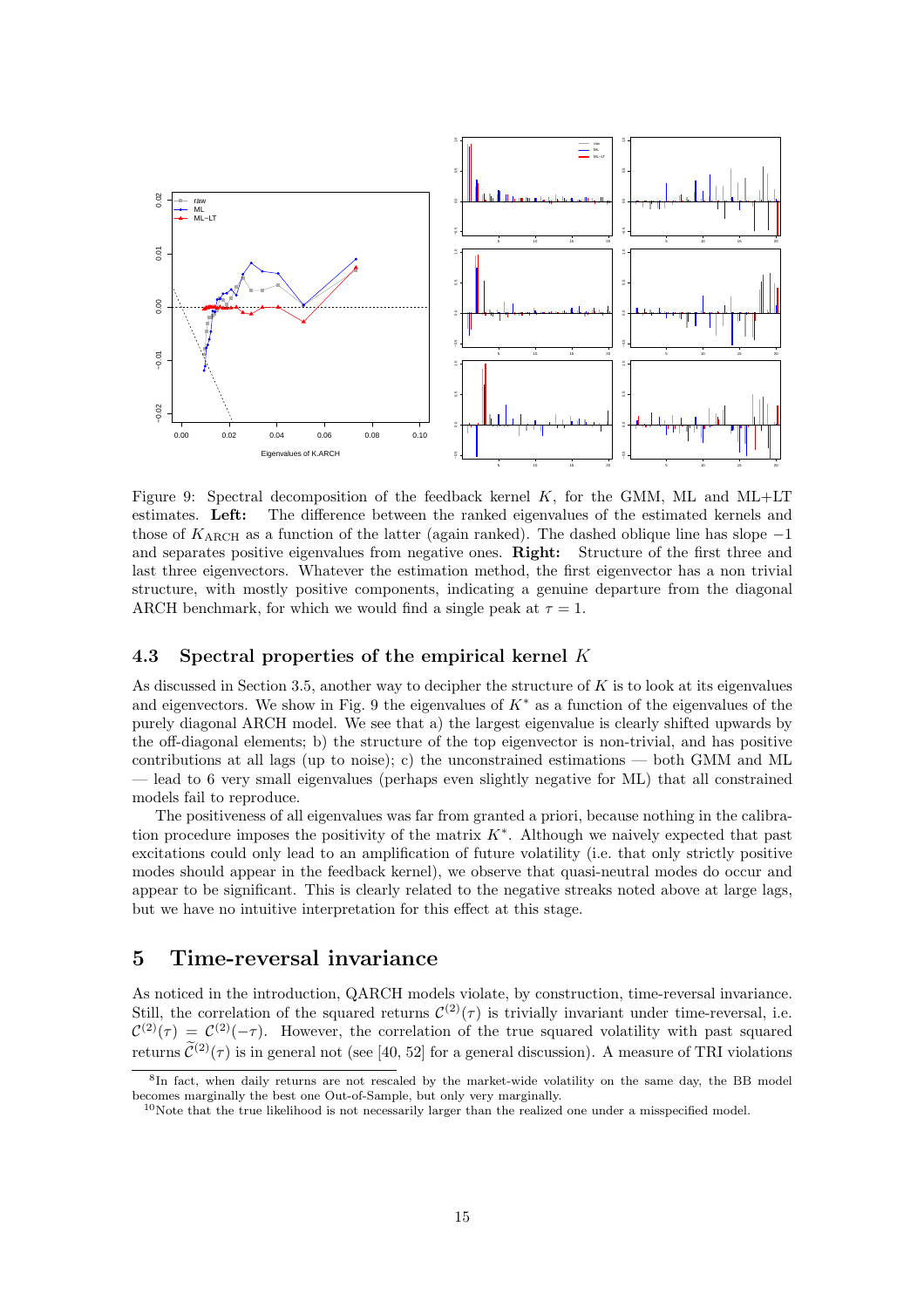is therefore provided by the integrated difference  $\Delta(\tau)$ :

$$
\Delta(\tau) = \sum_{\tau'=1}^{\tau} \left[ \tilde{\mathcal{C}}^{(2)}(\tau') - \tilde{\mathcal{C}}^{(2)}(-\tau') \right]. \tag{25}
$$

The empirical determination of  $\tilde{C}^{(2)}(\tau)$  and  $\Delta(\tau)$  for stock returns is shown in Fig. 10. Although less strong than for simulated data (see Fig. 11), we indeed find a clear signal of TRI violation for stock returns, in agreement with a related study by Zumbach [52]. We compare in Fig. 11 the quantity  $\Delta(\tau)$  obtained from a *bona fide* numerical simulation of the model, with previously estimated parameters. Note that any measurement noise on the volatility  $\sigma_t^2$  tends to reduce the TRI violations, but we have performed the numerical simulation in a way to reproduce this measurement noise as faithfully as possible.

However, the alert reader should worry that the existence of asymmetric leverage correlations  $\mathcal{L}(\tau > 0) \neq 0$  between past returns and future volatilities is in itself a TRI-violating mechanism, which has nothing to do with the ARCH feedback mechanism. In order to ascertain that the effect we observe is not a spurious consequence of the leverage effect, we have also computed the contribution of  $\mathcal{L}(\tau)$  to  $\Delta(\tau)$ , which reads to lowest order and schematically:

$$
\Delta(\tau) = \sum_{\tau'=1}^{\tau} L(\tau') \left[ \mathcal{L}(\tau' - \tau) - \mathcal{L}(\tau' + \tau) \right] + K \text{ contributions.}
$$
 (26)

The first term on the right-hand side is plotted in the inset of Fig. 10, and is found to have a negative sign, and an amplitude much smaller than  $\Delta(\tau)$  itself. It is therefore quite clear that the TRI-violation reported here is genuinely associated to the ARCH mechanism and not to the leverage effect, a conclusion that concurs with that of [52].

Still, the smallness of the empirical asymmetry compared with the simulation results suggests that the ARCH mechanism is "too deterministic". It indeed seems reasonable to think that the baseline volatility  $s^2$  has no reason to be constant, but may contain an extra random contribution. Writing

$$
\sigma^{2}(t) = \sigma_{A}^{2}(t) + \omega(t); \qquad \langle \omega \rangle = 0; \qquad \langle \omega(t)\omega(t-\tau) \rangle \equiv \mathcal{C}_{\omega}(\tau) = \mathcal{C}_{\omega}(-\tau)
$$

with  $\omega_t$  a noise contribution and  $\sigma_A$  the ARCH volatility<sup>11</sup> (i.e. deterministic when conditioned on past returns), then the asymmetry is found to be given by:

$$
\Delta(\tau) = \Delta_{\rm A}(\tau) - \sum_{\tau''=1}^{\tau} \sum_{\tau'=1}^{q} k(\tau') \left[ C_{\omega}(\tau' - \tau'') - C_{\omega}(\tau' + \tau'') \right].
$$

If one assumes that the correlation function  $\mathcal{C}_{\omega}$  is positive and decays with time, the extra contribution to the asymmetry is negative, and reduces the observed TRI. This conclusion speaks in favor of a mixed approach to volatility modeling, bringing together elements of autoregressive QARCH models with those of stochastic volatility models. It would in fact be quite surprising that (although unobservable) the volatility should be a purely deterministic function of past returns. Although the behavioral interpretation of the above construction is not clear at this stage, the uncertainty on the baseline volatility level  $s^2$  could come, for example, from true exogenous factors that mix in with the volatility feedback component described by the QARCH framework.

### 6 Conclusion, extensions

We have revisited the QARCH model, which postulates that the volatility today can be expressed as a general quadratic form of the past daily returns  $r_t$ . The standard ARCH or GARCH framework is recovered when the quadratic kernel is diagonal, which means that only past squared daily returns feedback on today's volatility. This is a very restrictive a priori assumption, and the aim of the present study was to unveil the possible influence of other quadratic combinations of past returns,

 $11$ For the sake of clarity we consider here a diagonal ARCH framework, but the argument is straightforwardly generalized for a complete QARCH.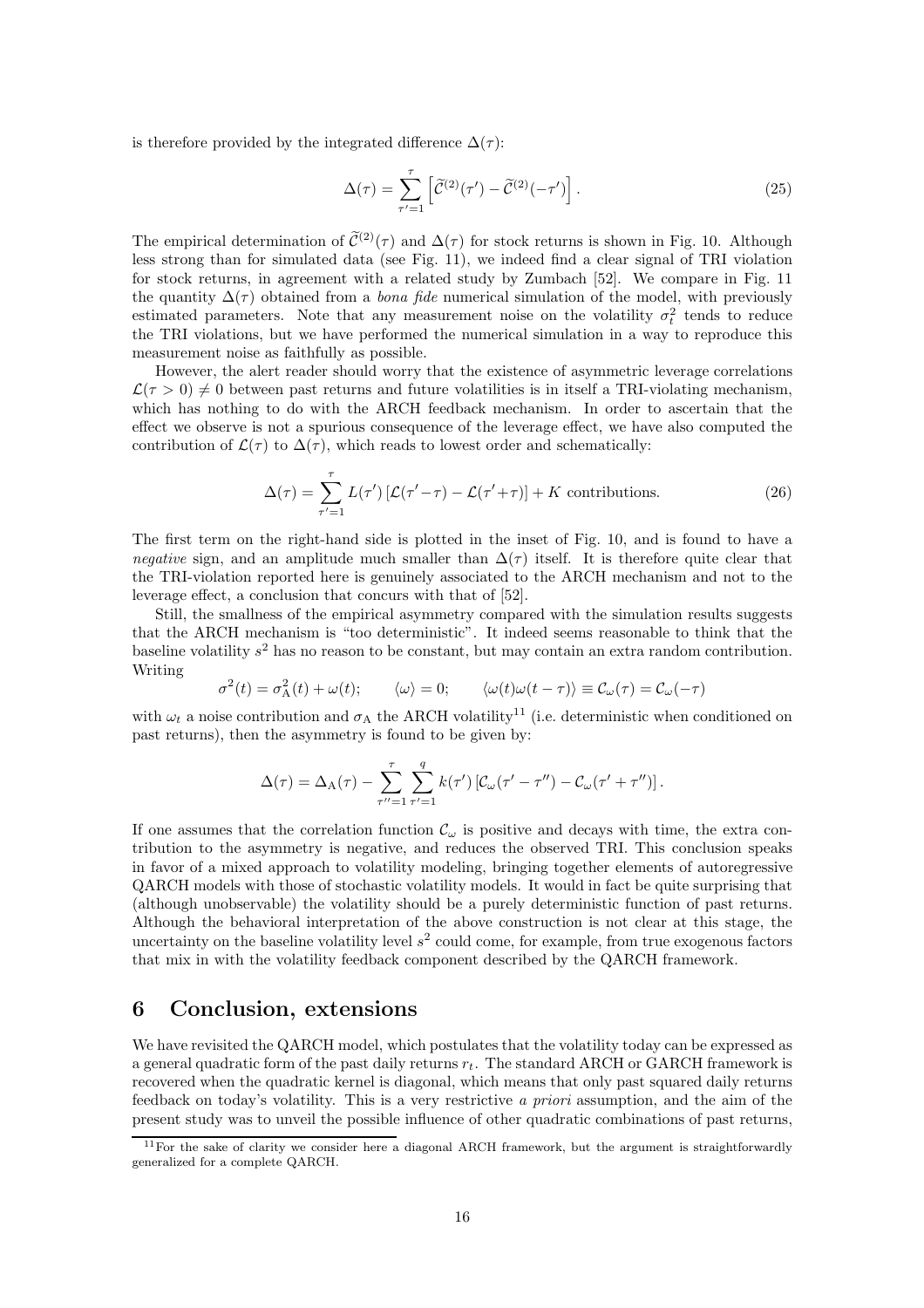

Figure 10: Measure of time-reversal asymmetry (Eq. 25) for the stock data. Inset: The contribution to  $\Delta(\tau)$  stemming from the leverage, i.e. the quantity  $\sum_{i=1}^{\tau}$  $\tau$ <sup> $\tau$ </sup> $=$ 1  $L(\tau')\left[\mathcal{L}(\tau'-\tau)-\mathcal{L}(\tau'+\tau)\right]$ . Note that this contribution is negative, and an order of magnitude smaller than  $\Delta(\tau)$  itself.



Figure 11: Measure of time-reversal asymmetry (Eq. 25) for a simulated ARCH model with Student  $(\nu = 4)$  residuals on the 5 minute scale. The parameters of the simulation are the estimated kernel  $k^*(\tau)$  and  $L^*(\tau)$  for stocks, with  $q=20$ . At each date, 100 intraday prices are simulated (corresponding to the number of 5-minutes bins inside 8 hours) with the same  $\sigma_t^2$  given by the QARCH model. The volatility is then computed using Rogers-Satchell's estimator, exactly as for empirical data.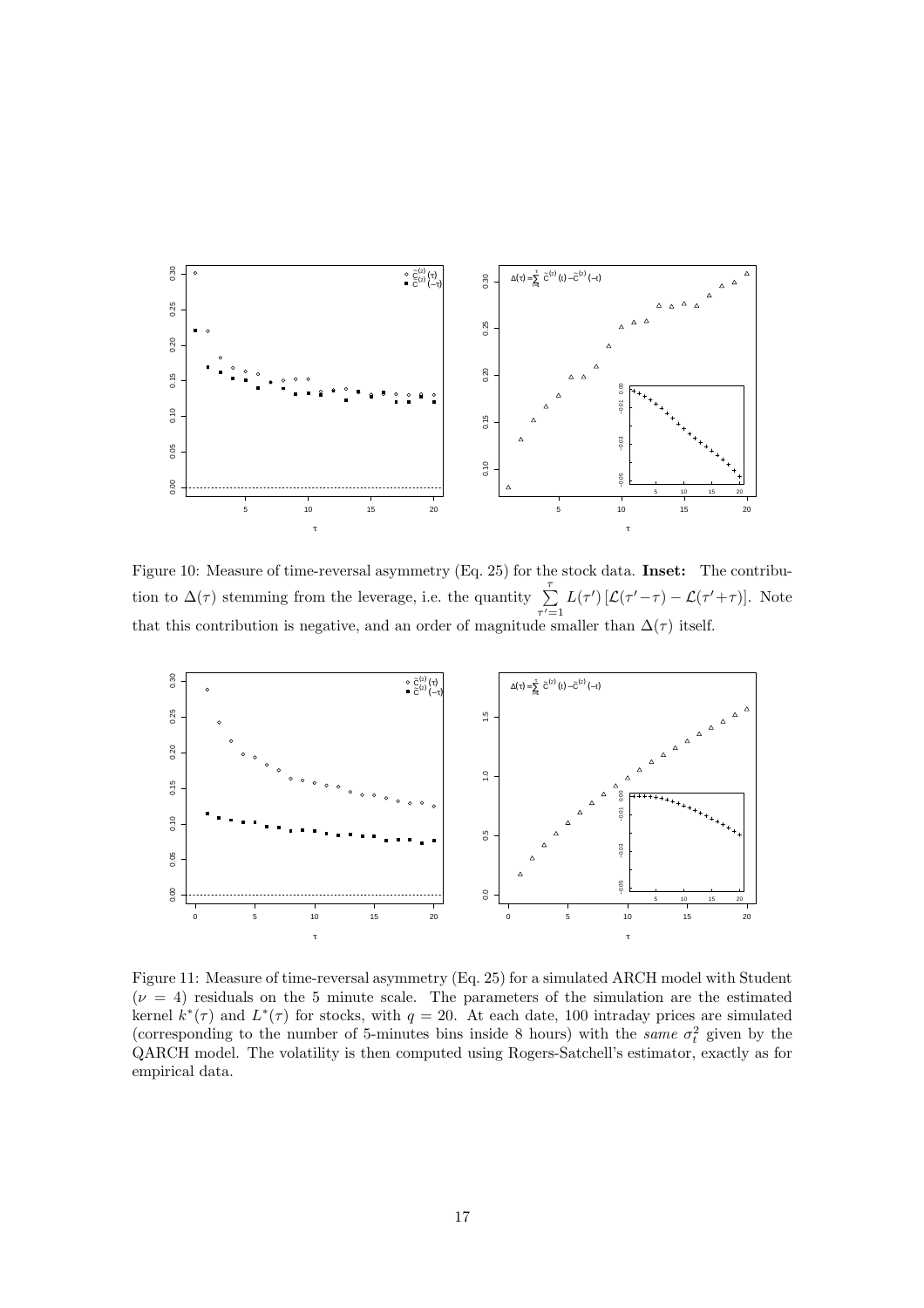such as, for example, square weekly returns. We have defined and studied several sub-families of QARCH models that make intuitive sense, and with a restricted number of free parameters.

The calibration of these models on US stock returns has revealed several features that we did not anticipate. First, although the off-diagonal (non ARCH) coefficients of the quadratic kernel are found to be highly significant both in-sample and out-of-sample, they are one order of magnitude smaller than the diagonal elements. This confirms that daily returns indeed play a special role in the volatility feedback mechanism, as postulated by ARCH models. Returns on different time scales can be thought of as a perturbation of the main ARCH effect. The second surprise is that the structure of the quadratic kernel does not abide with any of the simpler QARCH models proposed so-far in the literature. The fine structure of volatility feedback is much more subtle than anticipated. In particular, neither the model proposed in [10] (where returns over several horizons play a special role), nor the trend model of Zumbach in [53] are supported by the data. The third surprise is that some off-diagonal coefficients of the kernel are found to be negative for large lags, meaning that some quadratic combinations of past returns contribute negatively to the volatility. This also shows up in the spectral properties of the kernel, which is found to have very small eigenvalues, suggesting the existence of unexpected volatility-neutral patterns of past returns.

As for the diagonal part of the quadratic kernel, our results are fully in line with all past studies: the influence of the past squared-return  $r_{t-\tau}^2$  on today's volatility  $\sigma_t^2$  decays as a power-law  $g\tau^{-\alpha}$ with the lag  $\tau$ , at least up to  $\tau \approx 2$  months, with an exponent  $\alpha$  close to unity  $(\alpha \approx 1.11)$ , which is the critical value below which the volatility diverges and the model becomes non-stationary. As emphasized in [10], markets seem to operate close to criticality (this was also noted in different contexts, see [12, 13, 3, 49, 39] for example, and more recently [26]). The smallness of  $\alpha - 1$ has several important consequences: first, this leads to long-memory in the volatility; second, the average square volatility is a factor 5 higher than the baseline volatility, in line with the excess volatility story [44]: most of the market volatility appears to be endogenous and comes from self-reflexive, feedback effects (see e.g. [47, 11, 23, 26] and references therein). Third, somewhat paradoxically, the long memory nature of the kernel leads to small fluctuations of the volatility. This is due to a self-averaging mechanism occurring in the feedback sum, that kills fat tails. This means that the high kurtosis of the returns in ARCH models cannot be ascribed to volatility fluctuations but rather to leptokurtic residuals, also known as unexpected price jumps.

Related to price jumps, we should add the following interesting remark that stresses the difference between endogenous jumps and exogenous jumps within the ARCH framework. Several studies have revealed that the volatility relaxes after a jump as a power-law, akin to Omori's law for earthquake aftershocks:  $\sigma_{\tau}^2 \sim \sigma_0^2 \tau^{-\theta}$ , where  $t = 0$  is the time of the jump. The value of the exponent  $\theta$  seems to depend on the nature of the initial price jump. When the jump occurs because of an exogenous news,  $\theta \approx 1$  [31, 30], whereas when the jump appears to be of endogenous origin, the value of  $\theta$  falls around  $\theta \approx \frac{1}{2}$  [51, 30]. In other words, as noted in [30], the volatility seems to resume its normal course faster after a news than when the jump seems to come from nowhere. A similar difference in the response to exogenous and endogenous shocks was also reported in [45] for book sales. Now, if one simulates long histories of prices generated using an ARCH model with a diagonal kernel decaying as  $g\tau^{-\alpha}$ , one can measure the exponent  $\theta$  by conditioning on a large price jump (which can only be endogenous, by definition!). One finds that  $\theta$  varies continuously with the amplitude of the initial jump, and saturates around  $\theta \approx \frac{1}{2}$  for large jumps (we have not found a way to show this analytically). A similar behavior is found within multifractal models as well [46]. If on the other hand an exogenous jump is artificially introduced in the time series by imposing a very large value of  $\xi_{t=0}$ , one expects the volatility to follow the decay of the kernel and decay as  $g \tau^{-\alpha} \xi_0^2$ , leading to  $\theta = \alpha \approx 1$ . Therefore, the dichotomy between endogenous and exogenous shocks seem to be well reproduced within the ARCH framework.

Finally, we have emphasized the fact that QARCH models are by construction backward looking, and predict clear Time-Reversal Invariance (TRI) violations for the volatility/square-return correlation function. Such violations are indeed observed empirically, although the magnitude of the effect is quite a lot smaller than predicted. This suggests that QARCH models, which postulate a *deterministic* relation between volatility and past returns, discard another important source of fluctuations. We postulate that "the" grand model should include both ARCH-like feedback effects and stochastic volatility effects, in such a way that TRI is only weakly broken. The stochastic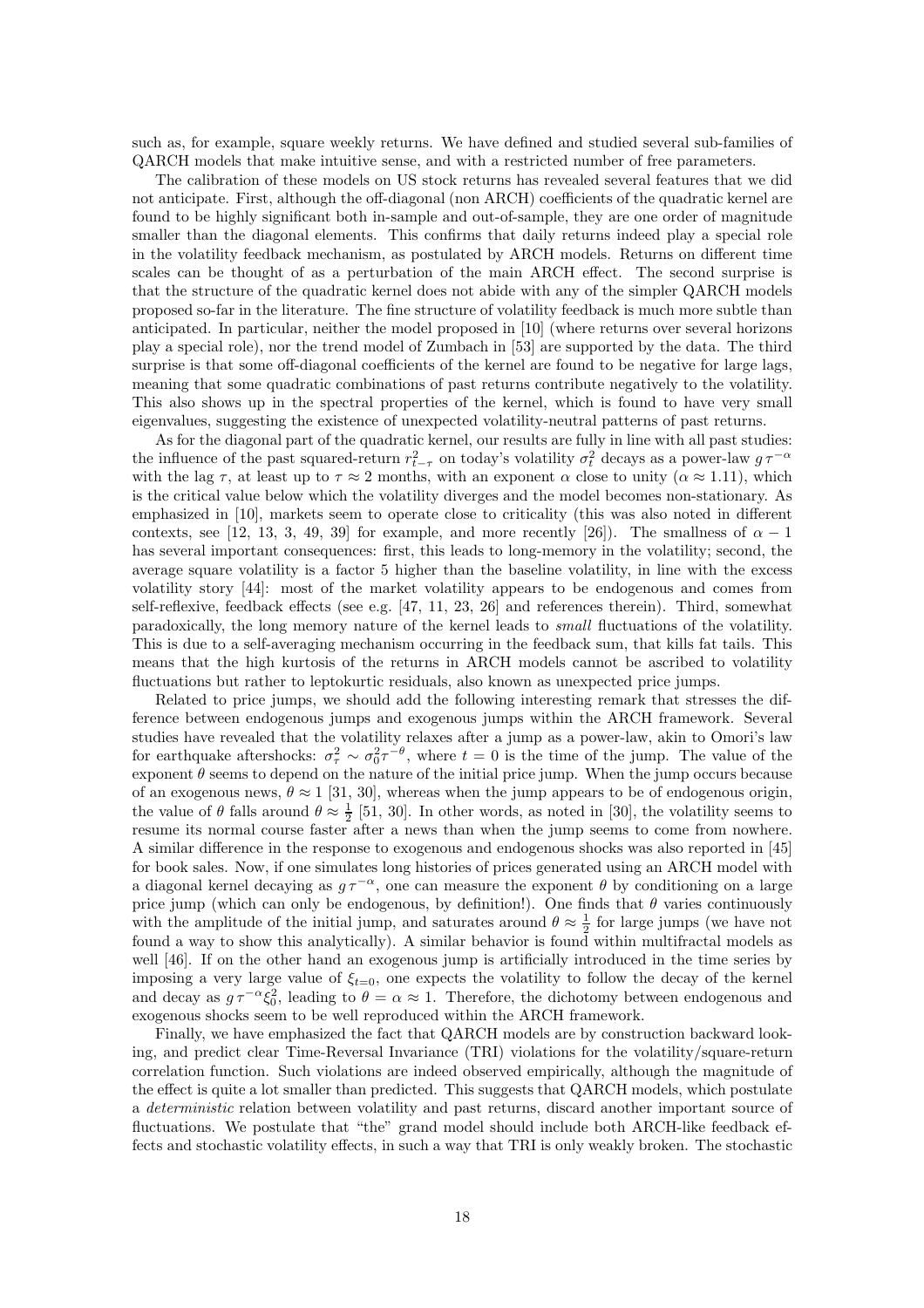volatility component could be the source of the extra kurtosis of the residuals noted above.<sup>12</sup>

The present paper is, to the best of our knowledge, the first attempt at unveiling the fine structure volatility feedback effects in autoregressive models. We believe that it is a step beyond the traditional econometric approach of postulating a convenient mathematical model, which is then brute-force calibrated on empirical data. What we really need is to identify the *underlying* mechanisms that would justify, at a deeper level, the use of a QARCH family of model rather than any another one, for example the multifractal random walk model. From this point of view, we find remarkable that the influence of daily returns is so strongly singled out by our empirical results, when we expected that other time scales would emerge as well. The quandary lies in the unexpectedly complex structure of the off-diagonal feedback component, for which we have no interpretation.

A natural extension of our study, presented in the companion paper [7] that sheds further light on a possible behavioral interpretation of volatility feedback is to decompose daily returns into higher frequency components (overnight and intraday returns, or 5 minute returns). In this view, the feedback mechanism of the volatility at the intraday scale might be related to the selfexcitement of order arrivals in the book [3]. Many other remaining questions should be addressed empirically, for example the dependence of the feedback effects on market capitalization, average volatility, etc. Another interesting generalisation would be a double regression of the volatility on the past returns of stocks and of those of the index. Finally, other financial assets, such as currencies or commodities, should be studied as well. Stocks, however, offer the advantage that the data is much more abundant, specially if one chooses to invoke some structural universality, and to treat all stocks as different realizations of the same underlying process.

Acknowledgements We thank R. Allez, P. Blanc, M. Potters and M. Virasoro for useful discussions, and G. Zumbach for his careful reading and numerous comments.

### A Fourth moment of the volatility in  $\text{ARCH}(q)$

In the general case,  $\langle \sigma^4 \rangle$ ,  $\mathcal{C}^{(2)}(\tau)$  and  $\mathcal{D}(\tau', \tau'')$  are related by the following set of self-consistent equations:

$$
\langle \sigma^4 \rangle - \langle \sigma^2 \rangle^2 = \langle \sigma^2 \rangle^2 \Big( \operatorname{Tr}(K^2) - \operatorname{Tr}(K^{\bullet 2}) \Big) + \sum_{\tau=1}^q K(\tau, \tau) \mathcal{C}^{(2)}(\tau)
$$
\n
$$
+ 2 \sum_{\tau_1 > \tau_2 = 1}^q K(\tau_1, \tau_2) \Bigg[ \mathcal{D}(\tau_1, \tau_2) - \sum_{\tau=1}^{\tau_2 - 1} K(\tau, \tau) \mathcal{D}(\tau_1 - \tau, \tau_2 - \tau) \Bigg]
$$
\n(27a)

$$
\mathcal{C}^{(2)}(\tau > 0) = K(\tau, \tau) \left( \langle \sigma^4 \rangle \langle \xi^4 \rangle - \langle \sigma^2 \rangle^2 \right) + \sum_{\tau' \neq \tau} K(\tau', \tau') \mathcal{C}^{(2)}(\tau - \tau')
$$
(27b)

$$
+ 2 \sum_{\tau' > \tau'' = \tau + 1} K(\tau', \tau'') \mathcal{D}(\tau' - \tau, \tau'' - \tau)
$$

$$
\mathcal{D}(\tau_1 > 0, \tau_2 > 0) = 2K(\tau_1, \tau_2) \Big( \mathcal{C}^{(2)}(\tau_1 - \tau_2) + \langle \sigma^2 \rangle^2 \Big) + \sum_{\tau'=1}^{\tau_2 - 1} K(\tau', \tau') \mathcal{D}(\tau_1 - \tau', \tau_2 - \tau') \tag{27c}
$$

$$
+ 2 \sum_{\tau' > \tau_2, \tau' \neq \tau_1} K(\tau', \tau_2) \mathcal{D}(\tau' - \tau_2, |\tau_1 - \tau_2|).
$$

where we assume for simplicity here that the leverage effect is absent, i.e.  $L(\tau) \equiv 0$ , and  $K^{\bullet 2}$  means the square of  $K$  in the Hadamard sense (i.e. element by element). For a QARCH with maximum horizon q, we have thus a set of  $1 + q + q(q - 1)/2$  linear equations for  $C^{(2)}(\tau \geq 0)$  that can be numerically solved for an arbitrary choice of the kernel  $K$ . These equations simplify somewhat in

 $12$ This discussion might be related to the interesting observation made by Virasoro in [50].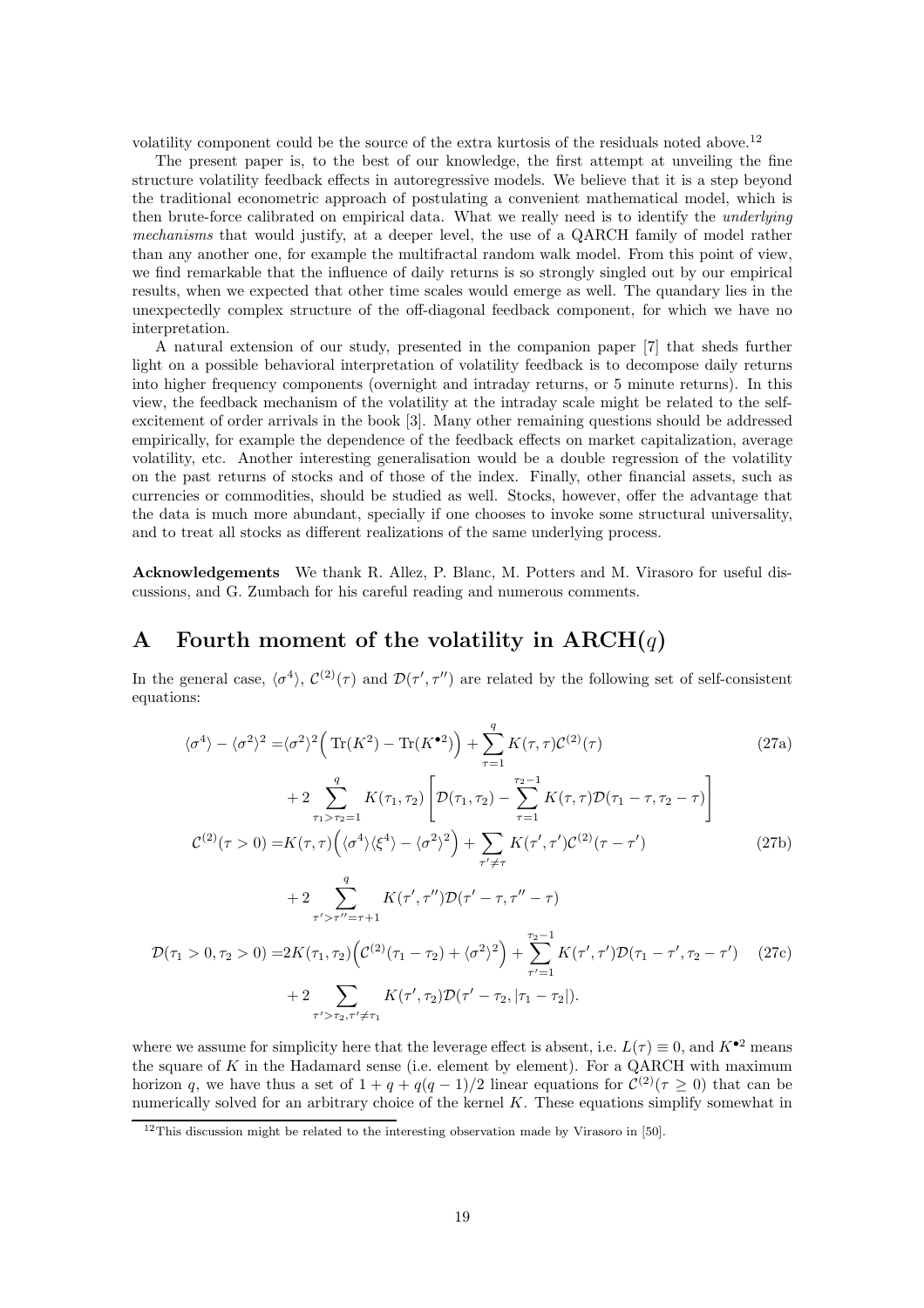the case of a purely diagonal kernel  $K(\tau, \tau') = k(\tau) \delta_{\tau, \tau'}$ . One finds:

$$
\langle \sigma^4 \rangle = \langle \sigma^2 \rangle^2 + \sum_{\tau > 0} k(\tau) \mathcal{C}^{(2)}(\tau) \tag{28a}
$$

$$
\mathcal{C}^{(2)}(\tau) = k(\tau) \left( \langle \sigma^4 \rangle \langle \xi^4 \rangle - \langle \sigma^2 \rangle^2 \right) + \sum_{\tau' \neq \tau > 0} k(\tau') \mathcal{C}^{(2)}(\tau - \tau') \tag{28b}
$$

By substituting  $\langle \sigma^4 \rangle$ , it is easy to explicit the linear system in matrix form  $\nabla C^{(2)} = S$  with

$$
\nabla(\tau,\tau') = \delta_{\tau\tau'} - \langle \xi^4 \rangle k(\tau)k(\tau') - [k(\tau-\tau') + k(\tau+\tau')]
$$
\n(29a)

$$
S(\tau) = k(\tau) \langle \sigma^2 \rangle^2 \left( \langle \xi^4 \rangle - 1 \right), \tag{29b}
$$

and the convention that  $k(\tau) = 0, \forall \tau \leq 0$ .

Let us examine this in more detail for ARCH(q). For simplicity, we assume here that  $\xi$  is Gaussian ( $\langle \xi^4 \rangle = 3$ ) and s is chosen such that  $\langle \sigma^2 \rangle = 1$ . The condition on  $k(\tau)$  for which  $\langle \sigma^4 \rangle$ diverges is given by det  $\nabla = 0$ , where  $\nabla$  is the matrix whose entries are defined in Eq. 29a. For different  $q$ 's, this reads:

- for  $q = 1$ , one recovers the well known result that ARCH(1) has a finite fourth moment only when  $k_1 < 1/\sqrt{3}$ .
- for  $q = 2$ , the stability line is given by  $k_1 + k_2 = 1$ , while the existence of a finite fourth moment is given by the condition  $k_1^2 < (1/3 - k_2^2)(1 - k_2)/(1 + k_2)$ .
- for  $q \to \infty$ , we again assume the  $\tau$  dependence of  $k(\tau)$  to be a power-law,  $q \tau^{-\alpha}$  (corresponding to the FIGARCH model). The critical line for which the fourth moment diverges is shown in dashed blue in Fig. 1. After a careful extrapolation to  $q = \infty$ , we find that whenever  $1 < \alpha < \alpha_c \approx 1.376$ , the fourth moment exists as soon as the model is stationary, i.e. when  $g < 1/\zeta(\alpha) < 1/\zeta(\alpha_c) \approx 0.306$ .

The last result is quite interesting and can be understood from Eq. (28), which shows that to lowest order in g, one has:

$$
\frac{\langle \sigma^4 \rangle}{\langle \sigma^2 \rangle^2} - 1 \approx (\langle \xi^4 \rangle - 1) g^2 \sum_{\tau > 0} \frac{1}{\tau^{2\alpha}}. \tag{30}
$$

The above expression only diverges if  $\alpha < 1/2$ , but this is far in the forbidden region  $\alpha < 1$  where  $\langle \sigma^2 \rangle$  itself diverges.

### B Power-law volatility correlations in FIGARCH

We provide here a more precise insight on the behavior of the quadratic correlation  $\mathcal{C}^{(2)}(\tau)$  when the input diagonal kernel  $k(\tau)$  is long-ranged asymptotically power-law:

$$
k(\tau) \xrightarrow{\tau \to \infty} g/\tau^{1+\epsilon}, \quad 0 < \epsilon,
$$

where the bound on  $\epsilon$  ensures the integrability of the kernel  $\int_0^\infty k(\tau) d\tau = 1 - s^2$ .

In order to address this question analytically, we assume that the feedback kernel is infinitelyranged, and consider the continuous-time approximation. The sum in Eq. (28) is approximated by an integral, and decomposed as follows

$$
\mathcal{C}^{(2)}(\tau) = \mathcal{C}^{(2)}(-\tau) = \int_0^\infty k(\tau') \mathcal{C}^{(2)}(\tau - \tau') d\tau' \n= \underbrace{\int_0^\tau k(\tau') \mathcal{C}^{(2)}(\tau - \tau') d\tau'}_{\mathcal{C}^{(2)}_-(\tau)} + \underbrace{\int_\tau^\infty k(\tau') \mathcal{C}^{(2)}(\tau' - \tau) d\tau'}_{\mathcal{C}^{(2)}_+(\tau)}
$$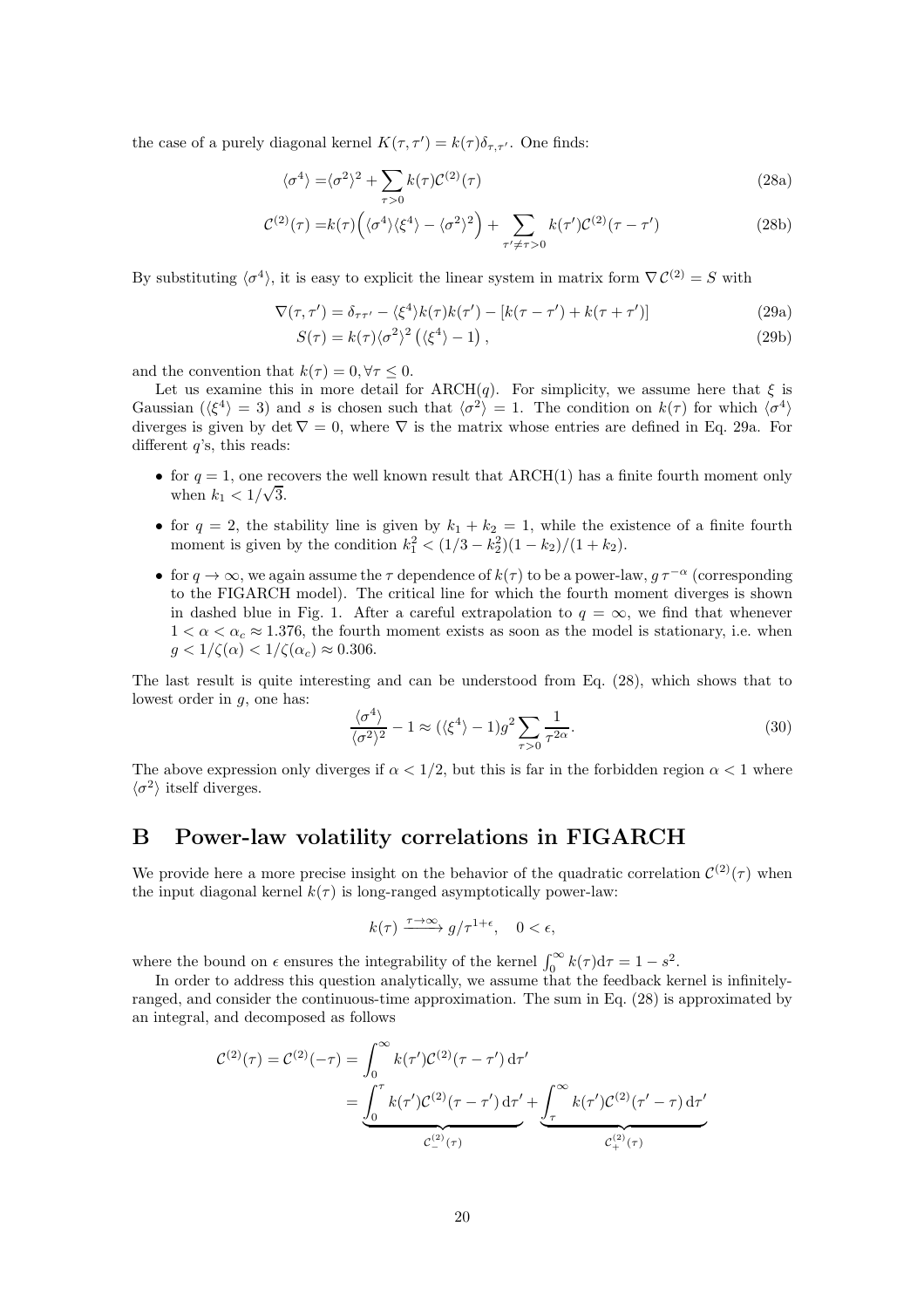The behavior at large  $\tau \to \infty$  is studied by taking the Laplace transform and investigating  $\omega \rightarrow 0$  while keeping a non-diverging product  $\omega \tau$ :

$$
\begin{split} \widehat{k}(\omega) &= \int_0^\infty 1 - \left(1 - e^{-\omega\tau}\right) k(\tau) \, \mathrm{d}\tau = \widehat{k}(0) - \int_0^\infty \left(1 - e^{-x}\right) k(x/\omega) \, \mathrm{d}x/\omega \\ &= \widehat{k}(0) - \int_0^\infty \left(1 - e^{-x}\right) g\left(\frac{\omega}{x}\right)^{1+\epsilon} \, \mathrm{d}x/\omega \\ &= \widehat{k}(0) - g\omega^\epsilon \int_0^\infty \left(1 - e^{-x}\right) x^{-1-\epsilon} \, \mathrm{d}x = \widehat{k}(0) + g\omega^\epsilon \int_0^\infty e^{-x} \, \frac{x^{-\epsilon}}{-\epsilon} \, \mathrm{d}x \\ &= \widehat{k}(0) + g\omega^\epsilon \frac{\Gamma(1-\epsilon)}{-\epsilon} = \widehat{k}(0) + g\,\Gamma(-\epsilon)\omega^\epsilon \end{split}
$$

Empirical observations motivate the following Ansatz for the quadratic correlation:

 $\mathcal{C}^{(2)}(\tau) \xrightarrow{\tau \to \infty} B/\tau^{\beta}, \quad 0 < \beta < 1.$ 

We hope to be able to reconciliate the "fast" decay of  $k$  (since integrable) with a very slow asymptotic decay of the solution, by finding a relationship between  $\beta$  and  $\epsilon$ . In Laplace space, we have

$$
\widehat{\mathcal{C}}^{(2)}(\omega) = \int_0^\infty e^{-\omega \tau} \mathcal{C}^{(2)}(\tau) d\tau = \int_0^\infty \mathcal{C}^{(2)}(x/\omega) e^{-x} dx/\omega
$$

$$
\xrightarrow{\omega \to 0} \int_0^\infty B\left(\frac{\omega}{x}\right)^\beta e^{-x} \frac{dx}{\omega} = B\Gamma(1-\beta)\omega^{\beta-1}
$$

$$
\widehat{\mathcal{C}}^{(2)}_-(\omega) = \widehat{k}(\omega) \widehat{\mathcal{C}}^{(2)}(\omega)
$$

$$
\xrightarrow{\omega \to 0} B\Gamma(1-\beta)\omega^{\beta-1} \left[ (1-s^2) - g \frac{\Gamma(1-\epsilon)}{\epsilon} \omega^\epsilon \right]
$$

$$
\mathcal{C}^{(2)}_+(\tau) = \int_0^\infty k(\tau + u) \mathcal{C}^{(2)}(u) du \qquad \text{dominated by the large } u \sim \tau
$$

$$
\xrightarrow{\tau \to \infty} \int_0^\infty \frac{B}{u^\beta} \frac{g}{(\tau + u)^{1+\epsilon}} du = \tau^{-\beta-(1+\epsilon)+1} \int_0^\infty \frac{B}{x^\beta} \frac{g}{(1+x)^{1+\epsilon}} dx
$$

$$
= \tau^{-(\beta+\epsilon)} g B \int_0^1 \left(\frac{y}{1-y}\right)^\beta y^{1+\epsilon} \frac{dy}{y^2} = \tau^{-(\beta+\epsilon)} g B \frac{\Gamma(\epsilon+\beta)\Gamma(1-\beta)}{\Gamma(1+\epsilon)}
$$

$$
\widehat{\mathcal{C}}^{(2)}_+(\omega) = \int_0^\infty e^{-\omega \tau} \mathcal{C}^{(2)}_+(\tau) d\tau = \int_0^\infty \mathcal{C}^{(2)}_+(\omega/\omega) e^{-x} dx/\omega
$$

$$
\xrightarrow{\omega \to 0} g B \frac{\Gamma(\epsilon+\beta)\Gamma(1-\beta)}{\epsilon \Gamma(\epsilon)} \omega^{\epsilon+\beta-1} \Gamma(1-\epsilon-\beta)
$$

Collecting all the terms, we finally get

$$
B \Gamma(1 - \beta) \omega^{\beta - 1} = B \Gamma(1 - \beta) \omega^{\beta - 1} \left[ (1 - s^2) - g \frac{\Gamma(1 - \epsilon)}{\epsilon} \omega^{\epsilon} \right]
$$

$$
+ gB \frac{\Gamma(\epsilon + \beta) \Gamma(1 - \beta)}{\epsilon \Gamma(\epsilon)} \omega^{\epsilon + \beta - 1} \Gamma(1 - \epsilon - \beta)
$$

$$
s^2 B \Gamma(1 - \beta) \omega^{\beta - 1} = gB \omega^{\epsilon + \beta - 1} \Gamma(1 - \beta) \left[ \frac{\Gamma(\epsilon + \beta) \Gamma(1 - \epsilon - \beta)}{\epsilon \Gamma(\epsilon)} - \frac{\Gamma(1 - \epsilon)}{\epsilon} \right]
$$

Very surprisingly, the functional dependence is perfectly equalized in the limit  $s^2 \to 0$ : the different terms have compatible powers of  $\omega$ . For the relationship to be an equality, it is necessary that  $s^2 \to 0$  (i.e. the model is at the critical limit of quadratic non-stationarity), and simultaneously the RHS term vanishes:

$$
\Gamma(\epsilon + \beta) \Gamma(1 - \epsilon - \beta) = \Gamma(1 - \epsilon) \Gamma(\epsilon)
$$
  
\n
$$
\sin(\pi(\epsilon + \beta)) = \sin(\pi\epsilon)
$$
  
\n
$$
(\epsilon + \beta) - \epsilon = 2n \quad \text{or} \quad (\epsilon + \beta) + \epsilon = 1 + 2n, \qquad n \in \mathbb{Z}
$$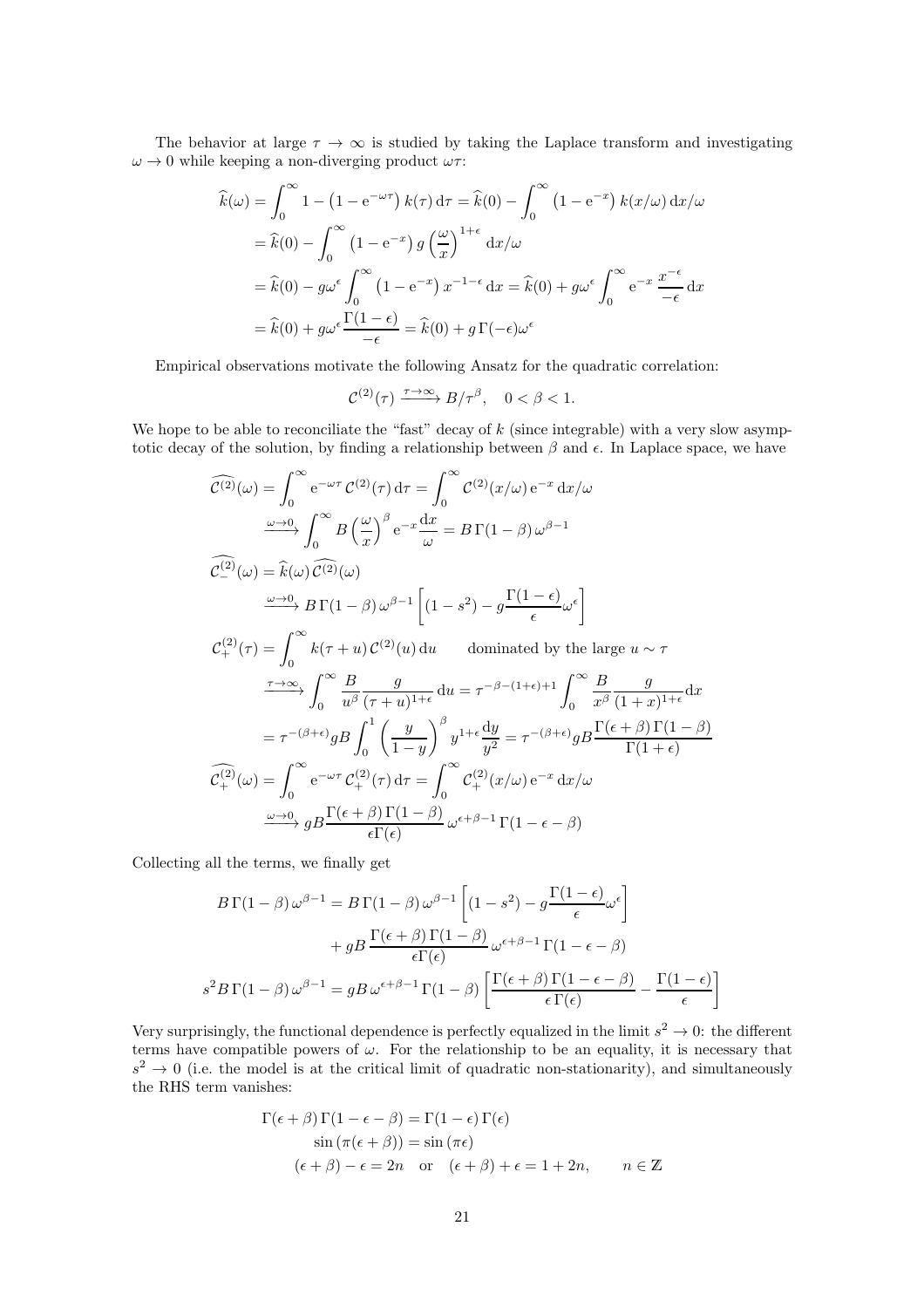For  $\hat{k}(0) = 1 - s^2 \to 1$  to hold,  $\epsilon$  must be close to 0, and in this case there is only one solution

$$
\beta = 1 - 2\epsilon, \qquad 0 < \epsilon < \frac{1}{2} \, .
$$

## C Methodology

#### C.1 Dataset

Equation (4) is a prediction model for the predicted variable  $\sigma_t$  with explanatory variables past returns r at all lags. The dataset we will use to calibrate the model is composed of daily stock prices (Open, Close, High, Low) for  $N = 280$  names present in the S&P-500 index from Jan. 2000 to Dec. 2009 ( $T = 2515$  days), without interruption. The reference price for day t is defined to be the close of that day  $C_t$ , and the return  $r_t$  is given by  $r_t = \ln C_t - \ln C_{t-1}$ . The true volatility is of course unobservable; we replace it by the standard Rogers-Satchell (RS) estimator [42, 24]:

$$
\widehat{\sigma}_t^2 = \ln(H_t/O_t)\ln(H_t/C_t) + \ln(L_t/O_t)\ln(L_t/C_t). \tag{31}
$$

As always in this kind of studies over extended periods of time, our dataset suffers from a selection bias since we have retained only those stock names that have remained alive over the whole period. There are several further methodological points that we need to specify here:

- Universality hypothesis. We assume that the feedback matrix  $K$  and the leverage kernel  $L$  are identical for all stocks, once returns are standardized to get rid of the idiosyncratic average level of the volatility. This will allow us to use the whole data set (of size  $N \times T$ ) to calibrate the model. Some dependence of  $K$  and  $L$  on global properties of firms (such as market cap, liquidity, etc.) may be possible, and we leave this for a later study. However, we will see later that the universality hypothesis appears to be a reasonable first approximation.
- Removal of the market-wide volatility. We anticipate that the volatility of a single stock has a market component that depends on the return of the index, and an idiosyncratic component that we attempt to account for with the returns of the stock itself. As a proxy for the instantaneous market volatility, we take the cross-sectional average of the squared returns of individual stocks, i.e.

$$
\Sigma_t = \sqrt{\frac{1}{N} \sum_{j=1}^{N} r_{j,t}^2}
$$
 (32)

and redefine returns and volatilities as  $r_t/\Sigma_t$  and  $\hat{\sigma}_t/\Sigma_t$  — in order to avoid artificially capping high returns, we in fact compute  $\Sigma_t$  for every stock i separately by performing the sum on  $j \neq i$ . Finally, as announced above, the return time series are centered and standardized, and the RS volatility time series are standardized such that  $\langle \hat{\sigma}_{i,t}^2 \rangle = 1$  for all is. (This also gets rid of the multiplicative bias of the Rogers-Satchell estimator when used with non-Gaussian returns.)

• Choice of the horizon q. In principle, the value of the farthest relevant lag q is an additional free parameter of the model, and should be estimated jointly with all the others. However, this would lead to a huge computational effort and to questionable conclusions. In fact, we will find that the diagonal elements  $K(\tau, \tau)$  decay quite slowly with  $\tau$  (in line with many previous studies) and can be accurately determined up to large lags using the GMM. Offdiagonal elements, on the other hand, turn out to be much smaller and rather noisy. We will therefore restrict the horizon for these off-diagonal elements to  $q = 10$  (two weeks) or  $q = 20$  (four weeks). Longer horizons, although possibly still significant, lead to very small out-of-sample extra predictability (but note that longer horizons are needed for the diagonal elements of  $K$ ).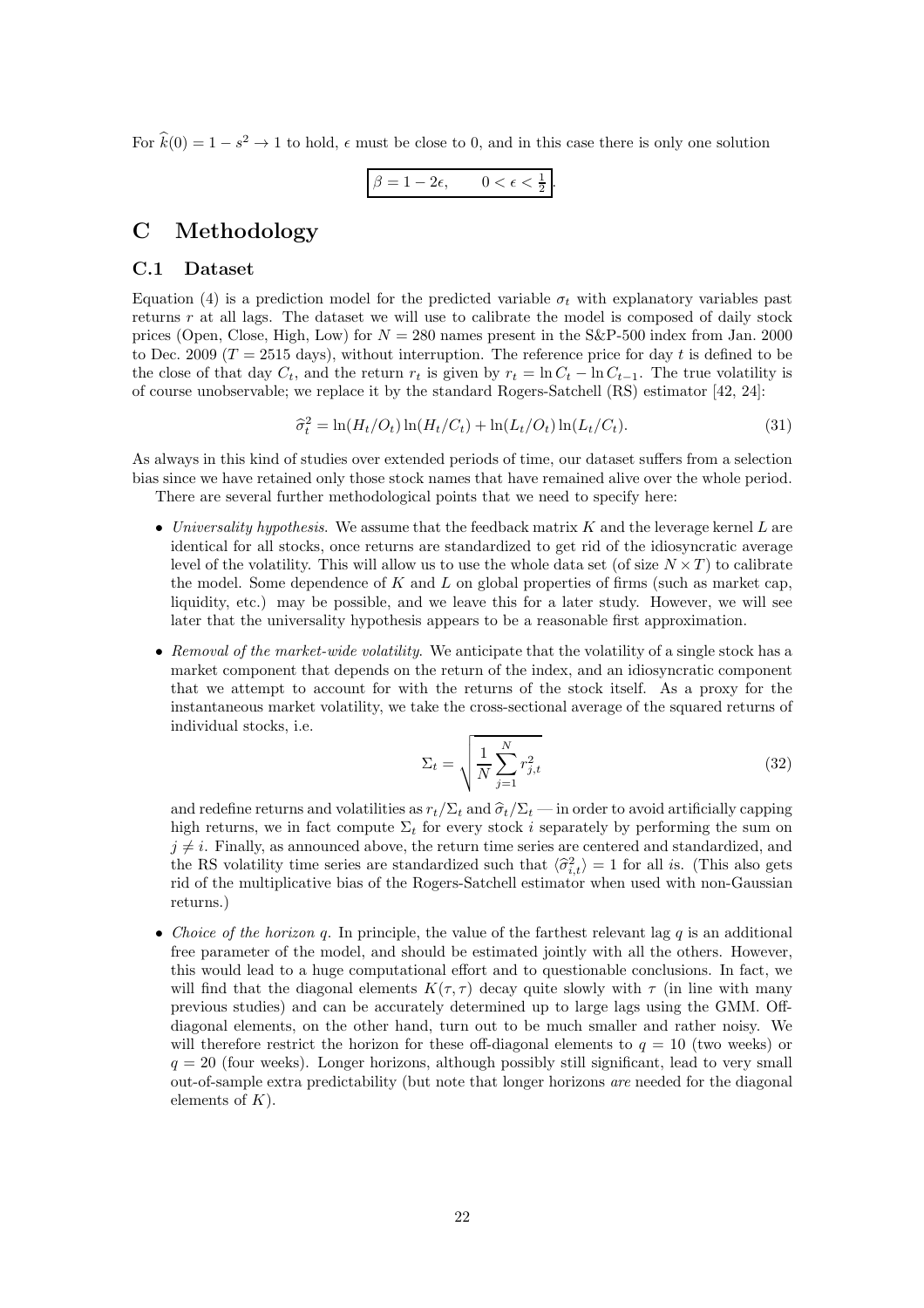#### C.2 GMM estimation based on correlation functions

On top of the already defined four-point correlation functions  $\mathcal{C}^{(2)}(\tau)$  and  $\mathcal{D}(\tau', \tau'')$  (and their corresponding "tilde" twins), we will introduce two- and three-point correlation functions that turn out to be useful (note that the  $r<sub>t</sub>$ s are assumed to have zero mean):

$$
\mathcal{C}^{(1)}(\tau) \equiv \langle r_t r_{t-\tau} \rangle_t \tag{33a}
$$

$$
\mathcal{C}^{(a)}(\tau) \equiv \langle \left( r_t^2 - \langle r^2 \rangle \right) | r_{t-\tau} | \rangle_t \tag{33b}
$$

$$
\widetilde{\mathcal{C}}^{(a)}(\tau) \equiv \langle \left(\sigma_t^2 - \langle \sigma^2 \rangle\right) | r_{t-\tau} | \rangle_t \tag{33c}
$$

$$
\mathcal{L}(\tau) \equiv \langle \left( r_t^2 - \langle r^2 \rangle \right) r_{t-\tau} \rangle_t \tag{33d}
$$

$$
\widetilde{\mathcal{L}}(\tau) \equiv \langle \left(\sigma_t^2 - \langle \sigma^2 \rangle\right) r_{t-\tau} \rangle_t \tag{33e}
$$

$$
\mathcal{L}^{(a)}(\tau) \equiv \langle |r_t|r_{t-\tau}\rangle_t \tag{33f}
$$

$$
\mathcal{D}^{(a)}(\tau', \tau'') \equiv \langle (|r_t| - \langle |r| \rangle) r_{t-\tau'} r_{t-\tau''} \rangle. \tag{33g}
$$

The  $\mathcal{C}^{(1)}(\tau)$  correlation function is by definition equal to  $\langle r_t^2 \rangle_t = 1$  for  $\tau = 0$ , and is usually considered to be zero for  $\tau > 0$ . However, as is well known, there are small anti-correlations of stock returns. On our data set, we find that these linear correlations are very noisy but significant, and can be fitted by:

$$
\mathcal{C}^{(1)}(\tau \ge 1) \approx -0.04 \,\mathrm{e}^{-0.39\tau},\tag{34}
$$

corresponding to a decay time of  $\approx 2.5$  days. The values of  $\mathcal{C}^{(a)}$  characterize volatility correlations and are similar in spirit to  $\mathcal{C}^{(2)}$ , but they only involve third order moments of r, instead of fourth order moments, and are thus more robust to extreme events. The  $\mathcal L$  correlations, on the other hand, characterize the leverage effect, i.e. the influence of the sign of past returns on future volatilities.

These correlation functions allow us to define a well-posed problem of solving a system with  $1+q+\frac{q(q+1)}{2}$  $\frac{q+1}{2}$  unknowns  $(s^2, L(\tau), K(\tau', \tau''))$  using the following  $1 + q + q + \frac{q(q-1)}{2}$  $\frac{(-1)}{2}$  equations that involve empirically measured correlation functions (in calligraphic letters), for  $1 \leq \tau \leq q$  and  $1 \leq \tau_2 < \tau_1 \leq q$ :

$$
\langle \sigma^2 \rangle = s^2 + \sum_{\tau', \tau''} K(\tau', \tau'') \mathcal{C}^{(1)}(\tau' - \tau'')
$$
\n(35a)

$$
\widetilde{\mathcal{L}}(\tau) = \sum_{\tau'} L(\tau') \mathcal{C}^{(1)}(\tau - \tau') + \sum_{\tau'} K(\tau', \tau') \mathcal{L}(\tau - \tau') + 2 \sum_{\tau' \neq \tau} K(\tau', \tau) \mathcal{L}(\tau' - \tau)
$$
(35b)

$$
\widetilde{\mathcal{C}}^{(a)}(\tau) \approx \sum_{\tau'} L(\tau') \mathcal{L}^{(a)}(\tau' - \tau) + \sum_{\tau'} K(\tau', \tau') \mathcal{C}^{(a)}(\tau - \tau')
$$
\n
$$
+ 2 \sum_{\tau'} K(\tau', \tau'') \mathcal{D}^{(a)}(\tau' - \tau, \tau'' - \tau)
$$
\n(35c)

$$
\tilde{\mathcal{D}}(\tau_1, \tau_2) \approx L(\tau_2) \mathcal{L}(\tau_1 - \tau_2) + L(\tau_1) \mathcal{L}(\tau_2 - \tau_1)
$$
\n
$$
+ 2 \sum_{\tau' > \tau_2} K(\tau', \tau_2) \left( \mathcal{D}(\tau_1 - \tau_2, \tau' - \tau_2) + \mathcal{C}^{(1)}(\tau_1 - \tau') - \mathcal{C}^{(1)}(\tau' - \tau_2) \mathcal{C}^{(1)}(\tau_1 - \tau_2) \right)
$$
\n
$$
+ \sum_{\tau' \le \min(\tau_1, \tau_2)} K(\tau', \tau') \mathcal{D}(\tau_1 - \tau', \tau_2 - \tau'),
$$
\n(35d)

where all the sums only involve positive  $\tau s$ . These equations are exact if all 3-point and 4-point correlations that involve rs at 3 (resp. 4) distinct times are strictly zero. But since the linear correlations  $\mathcal{C}^{(1)}(\tau > 0)$  are very small, it is a safe approximation to neglect these higher order correlations.

Note that the above equations still involve fourth order moments (the off-diagonal elements of  $\mathcal{D}$ ), that in turn lead to very noisy estimators of the off-diagonal of K. In order to improve the accuracy of these estimators, we have cut-off large events by transforming the returns  $r_t$  into  $r_{\text{cut}} \tanh(r_t/r_{\text{cut}})$ , which leaves small returns unchanged but caps large returns. We have chosen to truncate events beyond  $3 - \sigma$ , i.e.  $r_{\text{cut}} = 3$ . In any case, we will use the above equations in conjunction with maximum likelihood (for which no cut-off is used) to obtain more robust estimates of these off-diagonal elements.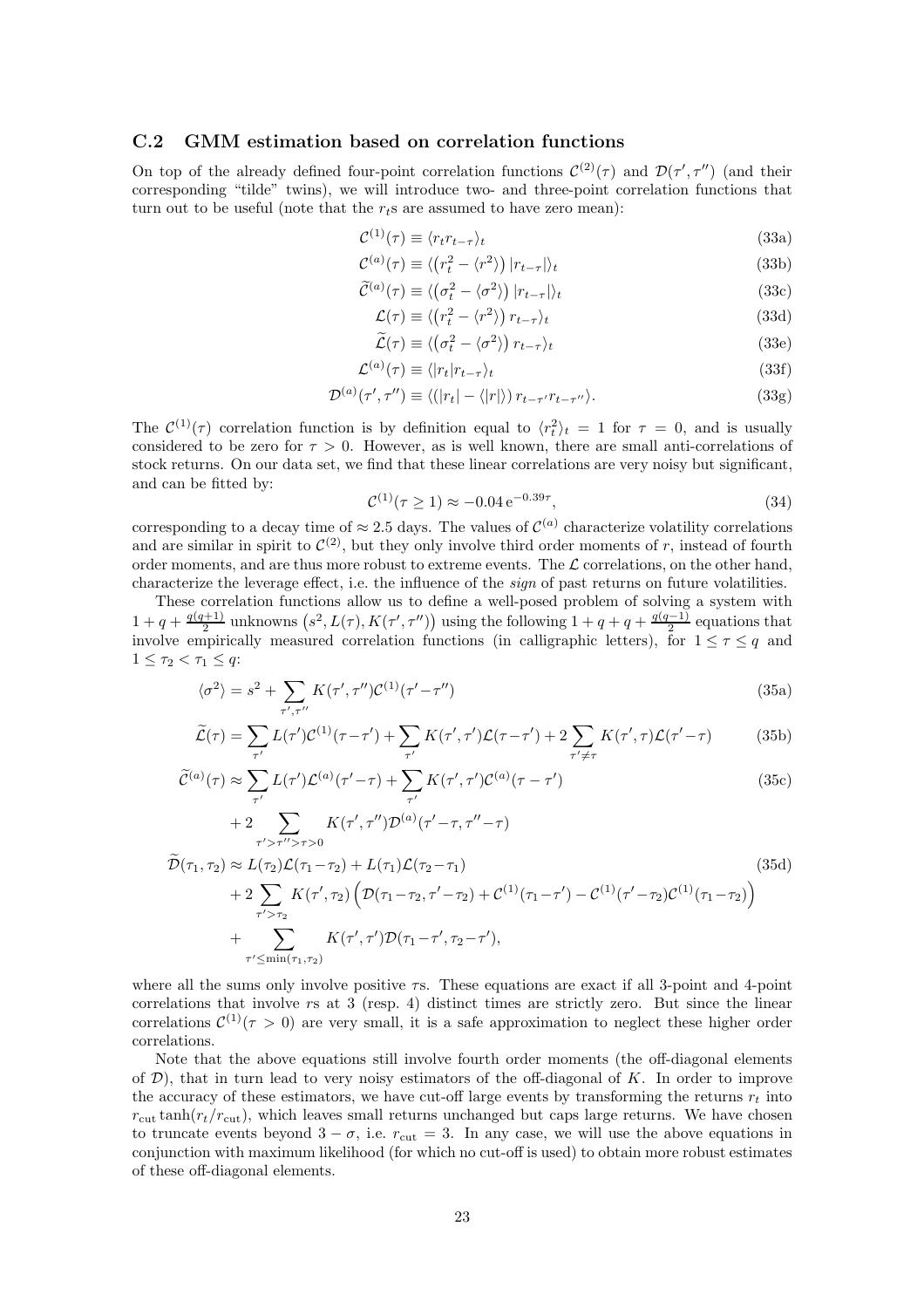

Figure 12: Heatmap of the  $q = 10$  kernel for the index volatility. Left: the GMM estimation; Right: the ML estimation with GMM prior (again, we have checked that the ARCH prior leads to very close results).

### C.3 Error estimates of the MLE for  $K^*$

We briefly go through a discussion of the bias and error on the estimated parameters  $\mathcal{K}^*$  as well as on the resulting maximal average likelihood  $\overline{\mathcal{I}}^*$ . The likelihood  $\mathcal{I}$ , its gradient  $\partial \mathcal{I}$  and Hessian matrix  $\partial \partial \mathcal{I}$  are generic functions of the set of parameters K to be estimated, and of the dataset, of size n. As the number  $n$  of observations tends to infinity, the covariance matrix of the ML estimator of the parameters is well known to be  $(nI)^{-1}$ , where I is the Fisher Information matrix

$$
I = \mathbb{E}\left[-\partial\partial\mathcal{I}\right] \approx -\overline{\partial\partial\mathcal{I}}(\mathcal{K}^*)
$$

while the asymptotic bias scales as  $n^{-1}$  and is thus much smaller than the above error ( $\sim n^{-1/2}$ ). As a consequence, ML estimates of K exceeding  $\pm \text{diag}(-n \overline{\partial \partial \mathcal{I}}^*)^{-1/2}$  will be deemed significant. The bias on the average in-sample (IS) value of the maximum likelihood itself can be computed to first order in  $1/n$ , and is very generally found to be  $+M/2n$ , where M is the number of parameters to be determined. Similarly, the bias on the average out-of-sample value of the maximum likelihood is −M/2n.These corrections to the likelihoods lead to the (per point) Akaike Information Criterion [2]  $AIC = -2(\mathcal{I} - M/n)$ , that trades off the log-likelihood and the number of parameters. AIC is used for model selection purposes mainly. When comparing parametric models with the same number of parameters, AIC is not more powerful than the likelihood.

Since each sampling (half the pool of stocks) of our data set contains  $n = T \cdot N/2 \approx 350,000$ observations, differences of likelihood smaller than  $M/2n \approx 3 \cdot 10^{-4}$  are insignificant when  $M = 190$ (corresponding to all off-diagonal elements when  $q = 20$ ). This number is  $\approx 5$  times smaller when one considers the restricted models introduced in Section 2 (which contain  $\approx$  40 parameters).

### D Empirical study: stock index

We complete our analysis by a study of the returns of the  $S\&P-500$  index in the QARCH framework. We use a long series of more than 60 years, from Oct. 1948 to Sept. 2011 (15837 days).

The computation of the correlation functions and the GMM calibration of a long ARCH(512) yields a  $s^2(q)$  that can be fitted with the formula (22) and the following parameters:  $s^2_{\infty} \approx 0.20, \alpha \approx$ 1.28,  $g \approx 0.162$  and  $q_0 \approx 262$ , yielding fluctuations  $\langle \sigma^4 \rangle \approx 1.688$ . Contrarily to single stocks, the One-step Maximum Likelihood estimation of the QARCH failed with  $q = 20$ , as the gradient and Hessian matrix evaluated at the arrival point are, respectively, large and not negative definite. Although the starting point appears to be close to a local maximum (the Hessian matrix is negative definite), the one-step procedure does not lead to that maximum.

In order to control better the Maximum Likelihood estimation, we lower the dimensionality of the parameter space and estimate a QARCH(10), although still with a long memory diagonal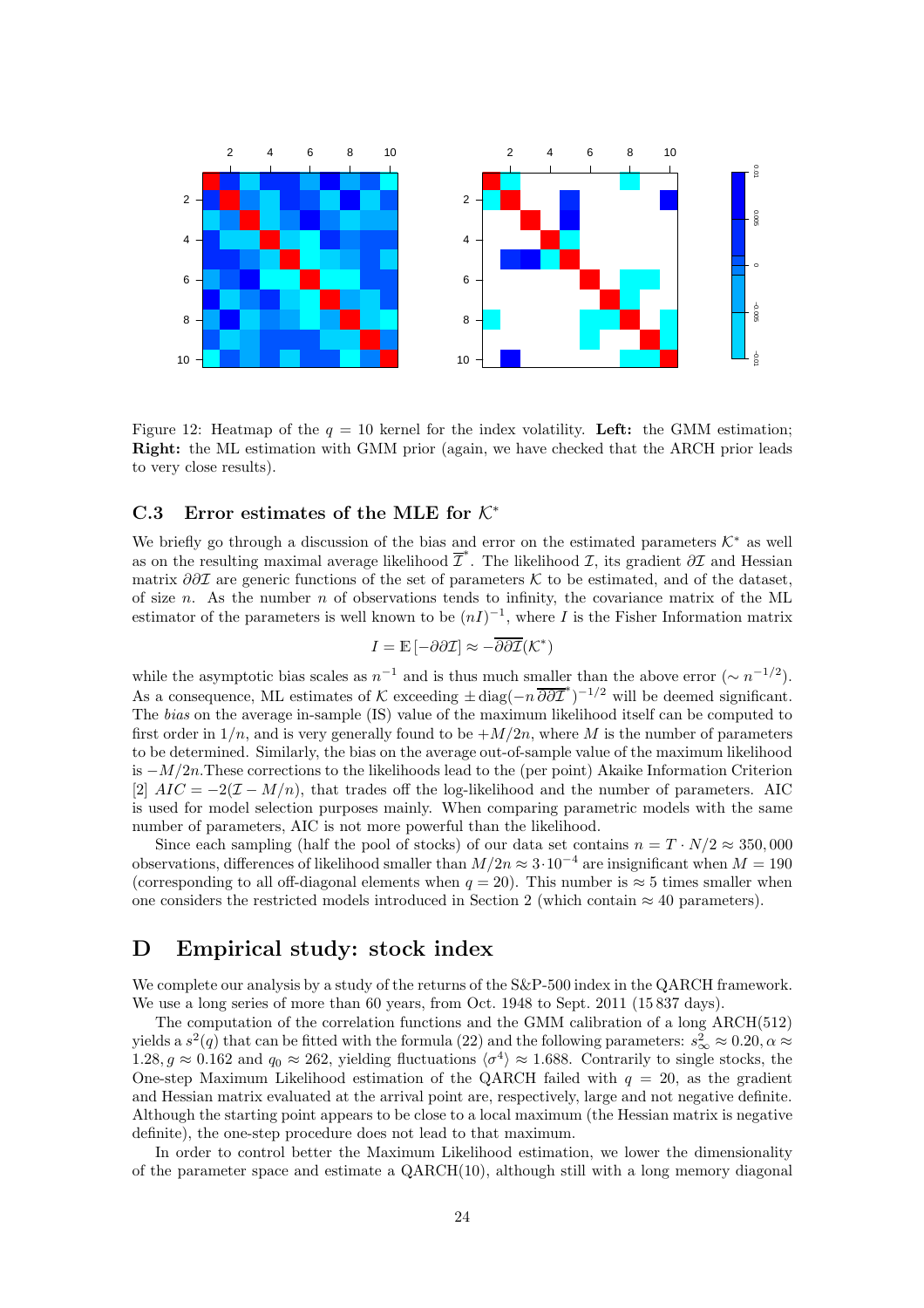|    | GMM        | $\text{ARCH}(10)$ | $ARCH+ML$  |
|----|------------|-------------------|------------|
| IS | $-1.16750$ | $-1.16666$        | $-1.16522$ |
| OS | $-1.16972$ | $-1.16704$        | $-1.17079$ |

Table 2: Average log-likelihoods, according to Eq. (23), for the stock index.

 $(q = 50)$ . Here the procedure turns out to be legitimate, and the resulting kernel K is depicted in Fig. 12 (right). Interestingly, the off-diagonal content in the QARCH model for index returns is mostly not significant (again, white regions correspond to values not exceeding their theoretical uncertainty) apart from a handful of negative values around  $\tau = 8 - 10$  and one row/column at  $\tau = 5$ . The contribution of the latter to the QARCH feedback can be made explicit as

$$
2\,r_{t-5}\sum_{\tau<5}K(5,\tau)r_{t-\tau}
$$

and describes a trend effect between the daily return last week  $r_{t-5}$  and the (weighted) cumulated return since then  $\sum_{\tau\leq 5} K(5,\tau)r_{t-\tau}$ . It would be interesting to know whether this finding is supported by some intuitive feature of the trading activity on the  $S\&P-500$  index. Note that, again, none of the "simple" structures discussed in Sect. 3 is able to account for the structure of  $K^*$  (compare Fig. 12 with Fig. 2).

The spectral analysis reveals a large eigenvalue much above the ARCH prediction, and a couple of very small eigenvalues, similarly to what was found for the stock data. However, the eigenvectors associated with them exhibit different patterns: the first eigenvector does not reveal the expected collective behavior, but rather a dominant  $\tau = 1$  component, with a significant  $\tau = 2$  component of opposite sign. The other modes do not show a clear signature and are hard to interpret.

The procedure for computing in-sample/out-of-sample likelihoods is similar to the case of the stock data, but the definitions of the universes differs somewhat since we only have a single time series at our disposal. Instead of randomly selecting half of the series, we select half of the dates (in block, to avoid breaking the time dependences) to define the in-sample universe  $\Omega$ , on which the correlation functions are computed and both estimation methods (GMM, and one-step maximum likelihood) are applied. Then we evaluate the likelihoods of the calibrated kernels, first on  $\Omega$  to obtain the 'in-sample' likelihoods, and then on the complement of  $\Omega$  to get the 'out-of-sample' likelihoods. We iterate  $N_{\text{samp}} = 150$  times and draw a random subset of dates every time, then average the likelihoods, that we report in the Table 2. The 1-s.d. systematic dispersion of the samplings is now  $\approx 7 \cdot 10^{-3}$ . Because of the fewer number of observations in the index data compared to the stock data, corrections for the bias induced by the number of parameters M become relevant. Adjusting the out-of-sample likelihood by subtracting the bias  $-M/2n \approx 3 \cdot 10^{-3}$ (with  $n \approx T/2 = 7.5 \cdot 10^3$  and  $M = q(q-1)/2 = 45$ ), brings the ARCH+ML result to a level competitive with ARCH (but not obviously better), and certainly better than the GMM estimate.

## References

- [1] Y. Ait-Sahalia and J. Jacod. Analyzing the spectrum of asset returns: Jump and volatility components in high frequency data. to appear in The Journal of Economic Literature, 2009.
- [2] H. Akaike. A new look at the statistical model identification. IEEE Transactions on Automatic Control, 19(6):716–723, 1974.
- [3] E. Bacry, K. Dayri, and J.-F. Muzy. Non-parametric kernel estimation for symmetric Hawkes processes. application to high frequency financial data. The European Physical Journal B, 85:1–12, 2012.
- [4] G. Bekaert and G. Wu. Asymmetric volatility and risk in equity markets. Review of Financial Studies, 13(1):1–42, 2000.
- [5] A. Berd, editor. Lessons from the 2008 Crisis. Risk Publications, 2011.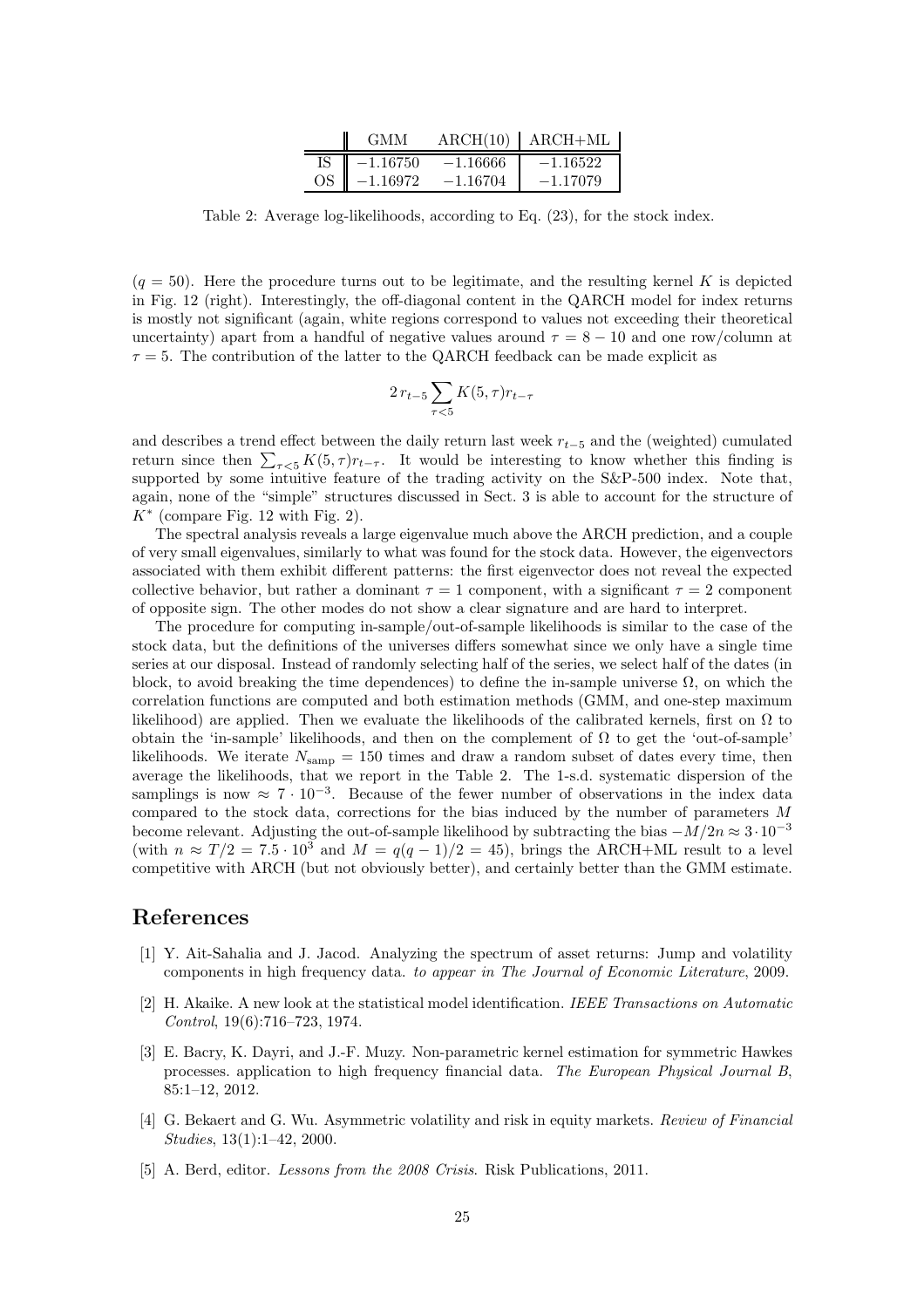- [6] F. Black. Studies of stock price volatility changes. In Proceedings of the 1976 American Statistical Association, Business and Economical Statistics Section, page 177, 1976.
- [7] P. Blanc, R. Chicheportiche, and J.-P. Bouchaud. In preparation. In preparation, 2013.
- [8] T. Bollerslev. Generalized autoregressive conditional heteroskedasticity. Journal of Econometrics, 31(3):307–327, 1986.
- [9] T. Bollerslev, R. F. Engle, and D. B. Nelson. ARCH models, pages 2959–3038. Volume 4 of Engle and McFadden [21], 1994.
- [10] L. Borland and J.-P. Bouchaud. On a multi-timescale statistical feedback model for volatility fluctuations. The Journal of Investment Strategies, 1(1):65–104, December 2011.
- [11] J.-P. Bouchaud. The Endogenous Dynamics of Markets: Price Impact, Feedback Loops and Instabilities. In Berd [5], 2011.
- [12] J.-P. Bouchaud, Y. Gefen, M. Potters, and M. Wyart. Fluctuations and response in financial markets: the subtle nature of 'random' price changes. *Quantitative Finance*,  $4(2):176-190$ , 2004.
- [13] J.-P. Bouchaud, J. Kockelkoren, and M. Potters. Random walks, liquidity molasses and critical response in financial markets. Quantitative Finance, 6(2):115–123, 2006.
- [14] J.-P. Bouchaud, A. Matacz, and M. Potters. Leverage effect in financial markets: The retarded volatility model. Physical Review Letters, 87:228701, Nov 2001.
- [15] L. E. Calvet and A. Fisher. Multifractal Volatility: Theory, Forecasting, and Pricing. Academic Press, 2008.
- [16] R. Chicheportiche. Non linear Dependences in Finance. PhD thesis, Ecole Centrale Paris, ´ Jun 2013.
- [17] R. Cont, editor. Encyclopedia of Quantitative Finance. John Wiley & Sons, Chichester, 2010.
- [18] D. M. Cutler, J. M. Poterba, and L. H. Summers. What moves stock prices? The Journal of Portfolio Management, 15(3):4–12, 1989.
- [19] D. Delpini and G. Bormetti. Stochastic volatility with heterogeneous time scales.  $arXiv$ preprint q-fin.ST/1206.0026, 2012.
- [20] R. F. Engle. Autoregressive conditional heteroscedasticity with estimates of the variance of United Kingdom inflation. Econometrica: Journal of the Econometric Society, pages 987– 1007, 1982.
- [21] R. F. Engle and D. L. McFadden, editors. Handbook of Econometrics, volume 4. Elsevier/North-Holland, Amsterdam, 1994.
- [22] R. C. Fair. Events that shook the market. Journal of Business, 75:713–732, 2002.
- [23] V. Filimonov and D. Sornette. Quantifying reflexivity in financial markets: Toward a prediction of flash crashes. Physical Review E, 85:056108, May 2012.
- [24] C. Floros. Modelling volatility using high, low, open and closing prices: evidence from four S&P indices. International Research Journal of Finance and Economics, 28:198–206, 2009.
- [25] P. S. Hagan, D. Kumar, A. S. Lesniewski, and D. E. Woodward. Managing smile risk. Wilmott magazine, pages 84–108, September 2002.
- [26] S. J. Hardiman, N. Bercot, and J.-P. Bouchaud. Critical reflexivity in financial markets: a Hawkes process analysis. arXiv preprint q-fin.ST/1302.1405, 2013.
- [27] C. He and T. Teräsvirta. Fourth moment structure of the  $GARCH(p,q)$  process. *Econometric* Theory, 15(6):824–846, 1999.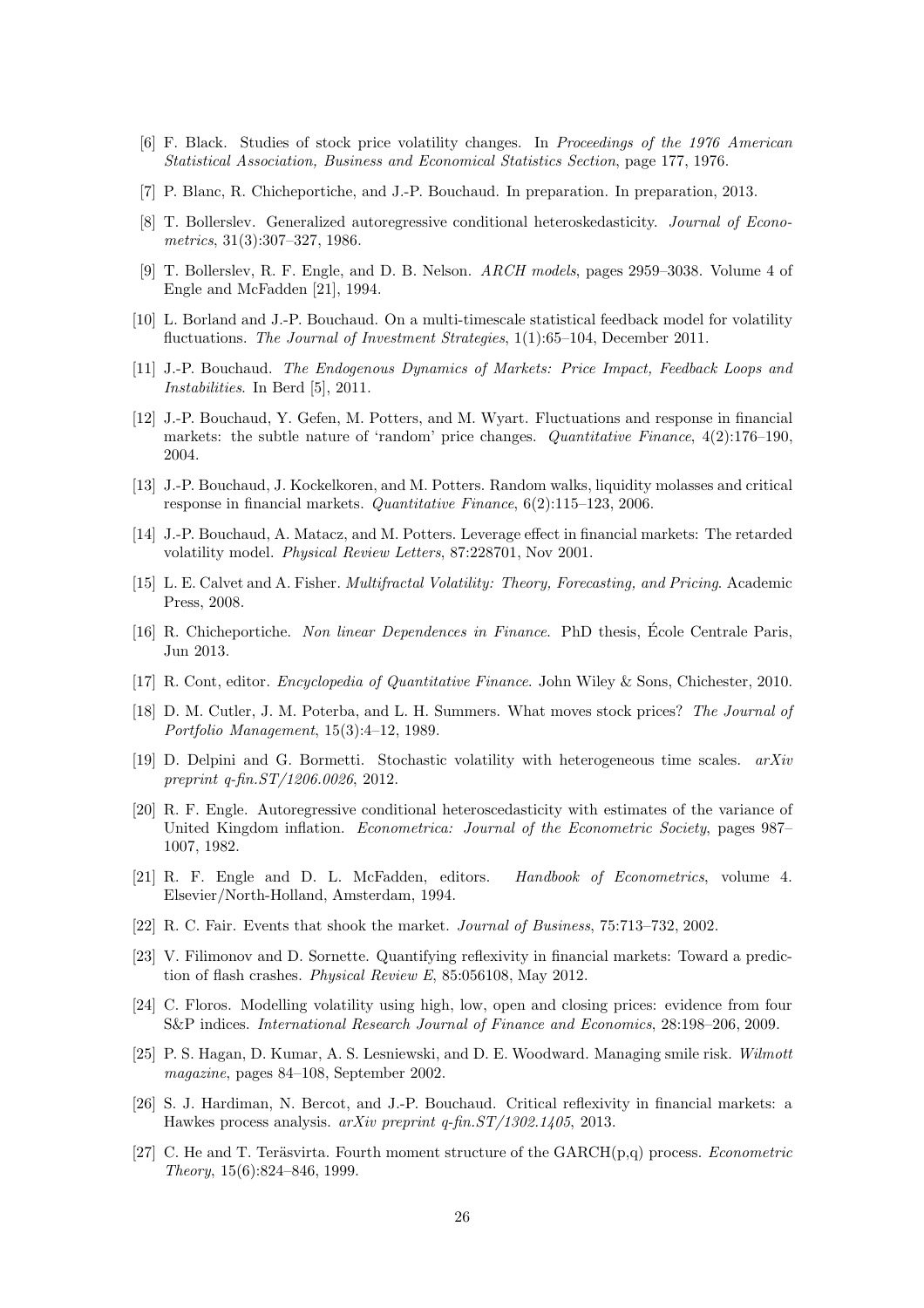- [28] P. Henry-Labordère. Analysis, Geometry, and Modeling in Finance: Advanced Methods in Option Pricing, volume 13 of Financial Mathematics Series. Chapman & Hall/CRC Press, 2008.
- [29] S. L. Heston. A closed-form solution for options with stochastic volatility with applications to bond and currency options. Review of Financial Studies, 6(2):327–343, 1993.
- [30] A. Joulin, A. Lefevre, D. Grunberg, and J.-P. Bouchaud. Stock price jumps: News and volume play a minor role. Wilmott Magazine, pages 1–7, September/October 2008.
- [31] F. Lillo and R. N. Mantegna. Power-law relaxation in a complex system: Omori law after a financial market crash. Physical Review E, 68:016119, Jul 2003.
- [32] S. Ling and M. McAleer. Stationarity and the existence of moments of a family of GARCH processes. Journal of Econometrics, 106(1):109–117, 2002.
- [33] T. Lux. The Multi-Fractal Model of Asset Returns: Its Estimation via GMM and Its Use for Volatility Forecasting. Journal of Business and Economic Statistics, 26:194, 2008.
- [34] P. E. Lynch and G. O. Zumbach. Market heterogeneities and the causal structure of volatility. Quantitative Finance, 3(4):320–331, 2003.
- [35] B. Mandelbrot. The variation of certain speculative prices. The Journal of Business, 36(4):394–419, 1963.
- [36] B. B. Mandelbrot. Intermittent turbulence in self-similar cascades- divergence of high moments and dimension of the carrier. Journal of Fluid Mechanics, 62(2):331–358, 1974.
- [37] U. A. Müller, M. M. Dacorogna, R. D. Davé, R. B. Olsen, O. V. Pictet, and J. E. von Weizsäcker. Volatilities of different time resolutions — analyzing the dynamics of market components. Journal of Empirical Finance, 4(2):213–239, 1997.
- [38] J.-F. Muzy, E. Bacry, and J. Delour. Modelling fluctuations of financial time series: from cascade process to stochastic volatility model. The European Physical Journal B, 17(3):537– 548, 2000.
- [39] D. R. Parisi, D. Sornette, and D. Helbing. Universality class of balanced flows with bottlenecks: granular flows, pedestrian fluxes and financial price dynamics.  $arXiv$  preprint qfin.ST/1205.2915, 2012.
- [40] Y. Pomeau. Symétrie des fluctuations dans le renversement du temps. *Journal de Physique*, 43(6):859–867, 1985.
- [41] P.-A. Reigneron, R. Allez, and J.-P. Bouchaud. Principal regression analysis and the index leverage effect. Physica A: Statistical Mechanics and its Applications, 390(17):3026–3035, 2011.
- [42] L. C. G. Rogers and S. E. Satchell. Estimating variance from high, low and closing prices. The Annals of Applied Probability, pages 504–512, 1991.
- [43] E. Sentana. Quadratic ARCH models. The Review of Economic Studies, 62(4):639, 1995.
- [44] R. J. Shiller. Do stock prices move too much to be justified by subsequent changes in dividends? American Economic Review, 71(3):421–436, 1981.
- [45] D. Sornette, F. Deschâtres, T. Gilbert, and Y. Ageon. Endogenous versus exogenous shocks in complex networks: An empirical test using book sale rankings. Physical Review Letters, 93:228701, Nov 2004.
- [46] D. Sornette, Y. Malevergne, and J.-F. Muzy. What causes crashes. Risk Magazine, 67, February 2003.